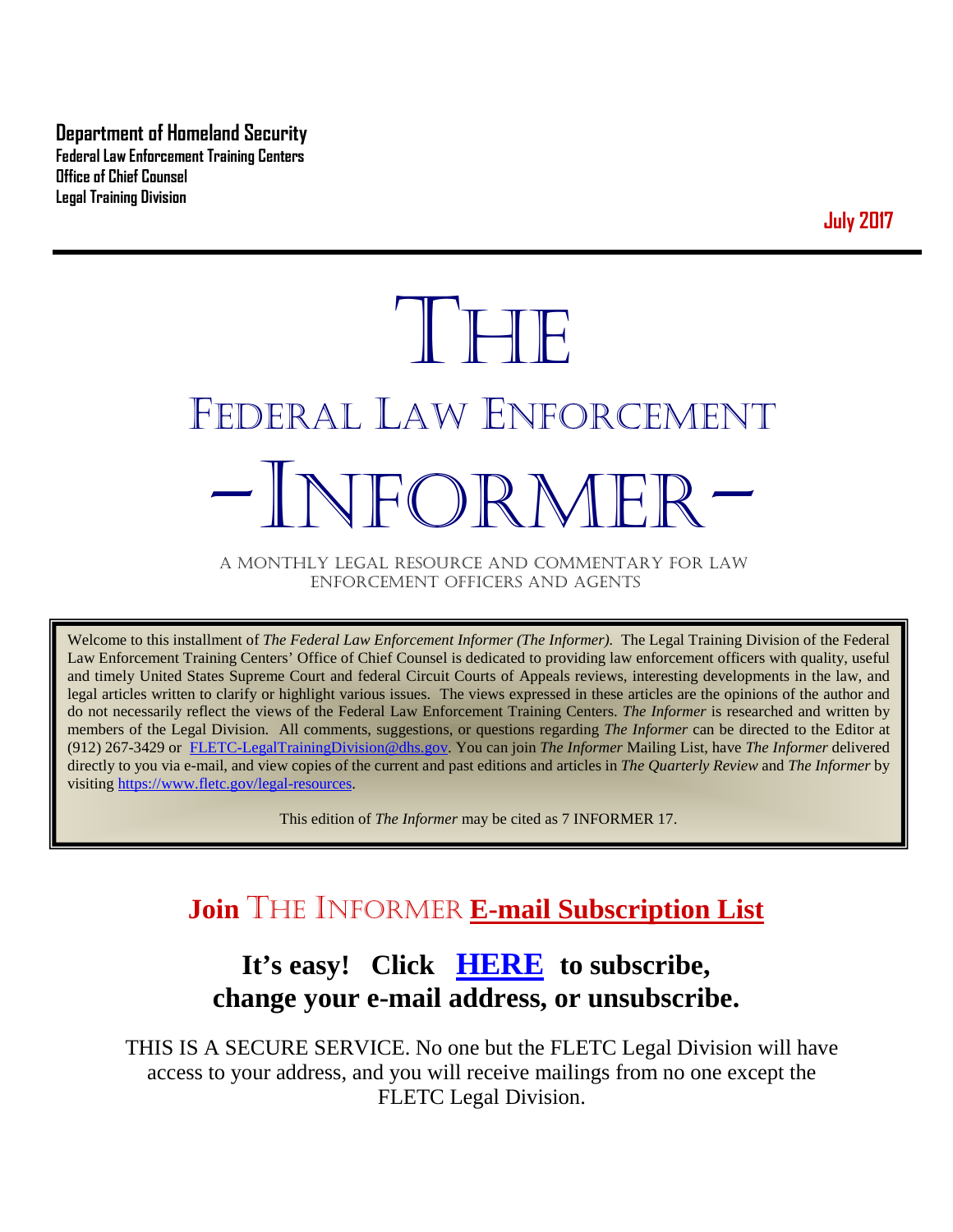## **The Informer – July 2017**

## **Case Summaries**

## **[Circuit Courts of Appeals](#page-3-0)**

## **[First Circuit](#page-3-1)**

| <b>United States v. Gonsalves:</b> Whether the traffic stop and warrantless search of the                                                                                                                                                                                        |
|----------------------------------------------------------------------------------------------------------------------------------------------------------------------------------------------------------------------------------------------------------------------------------|
| <b>United States v. Dion:</b> Whether an officer unreasonably prolonged the duration of<br>a traffic stop, whether the defendant voluntarily consented to a search of his truck, and<br>whether the officer established probable cause to search under the automobile exception5 |
| <b>Second Circuit</b>                                                                                                                                                                                                                                                            |
| <b>United States v. Delva:</b> Whether officers lawfully re-entered the bedroom in an<br>apartment after completing their protective sweep, and whether letters and cell phones                                                                                                  |
| <b>Fourth Circuit</b>                                                                                                                                                                                                                                                            |
| <b>United States v. Giddins:</b> Whether the defendant was in custody for <u>Miranda</u> purposes,<br>and whether the defendant's waiver of his Miranda rights and subsequent statements were                                                                                    |
| <b>Fifth Circuit</b>                                                                                                                                                                                                                                                             |
| United States v. Bams: Whether an officer established reasonable suspicion for a traffic                                                                                                                                                                                         |
| <b>United States v. Zuniga:</b> Whether a fifteen-minute delay between the commission of a<br>traffic violation and the stop for that violation was reasonable, and whether the                                                                                                  |
| <b>Sixth Circuit</b>                                                                                                                                                                                                                                                             |
| <b>United States v. Riley:</b> Whether the government conducted a Fourth Amendment search<br>when it tracked the defendant's public movements by using real-time GPS cell phone data10                                                                                           |
| <b>Seventh Circuit</b>                                                                                                                                                                                                                                                           |
| United States v. Fadiga: Whether an officer unreasonably extended the duration of a                                                                                                                                                                                              |
| United States v. Tepiew: Whether the officers' warrantless entry into the defendant's                                                                                                                                                                                            |
| United States v. Jones: Whether officers "removed" Jones from his residence to prevent<br>him from objecting to a consent-search granted by his girlfriend, and whether evidence<br>seized from his gun safes was admissible under the inevitable discovery doctrine13           |
| <b>Eighth Circuit</b>                                                                                                                                                                                                                                                            |
| <b>United States v. Council:</b> Whether the defendant was in a "public place" while standing                                                                                                                                                                                    |

in the doorway of his residence when officers arrested him without a warrant, and whether exigent circumstances justified the subsequent warrantless entry into his residence......................**[14](#page-13-1)**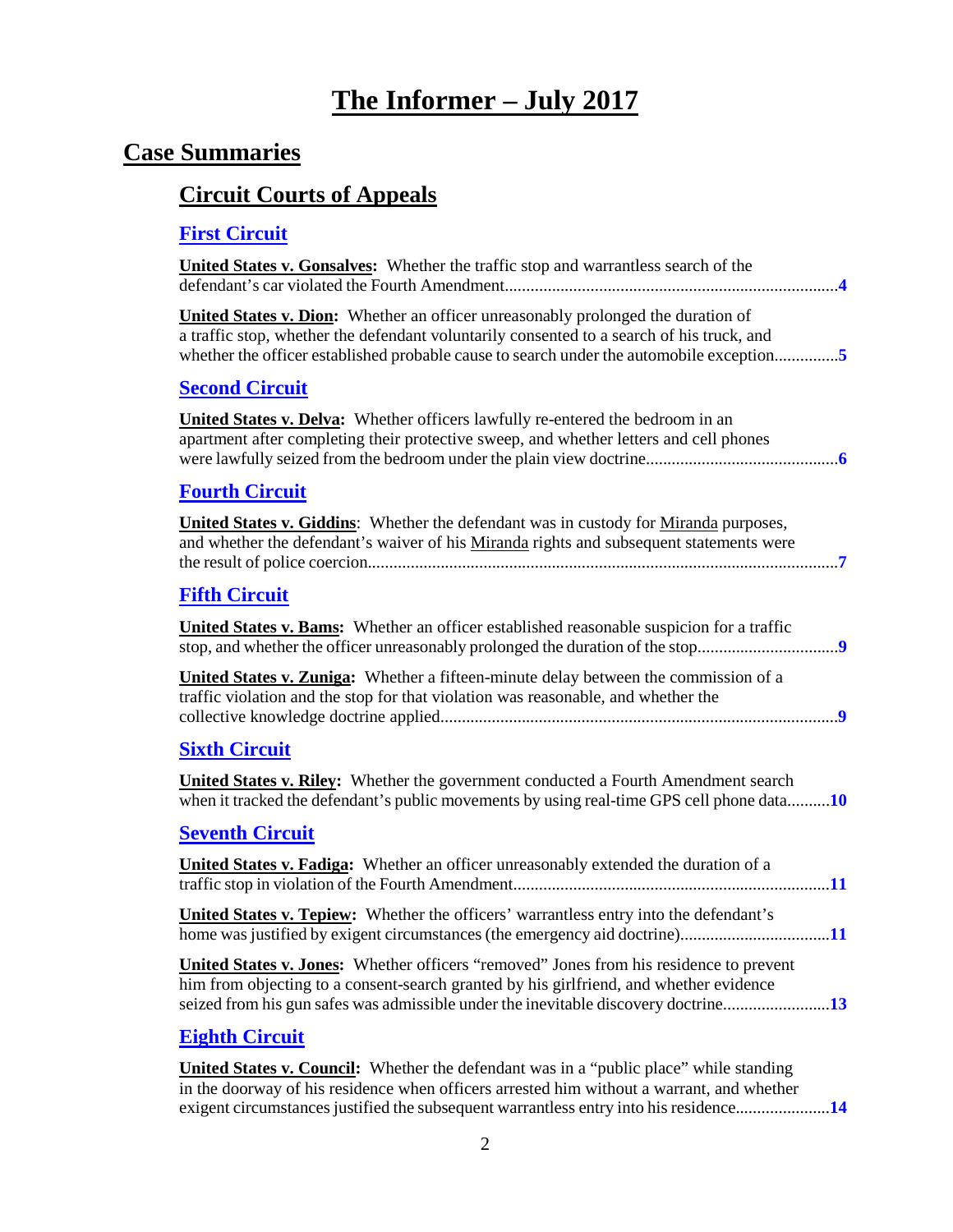#### **[Ninth Circuit](#page-14-0)**

| <b>United States v. Orozco:</b> Whether the stop of the defendant's commercial truck was                                                                                              |  |
|---------------------------------------------------------------------------------------------------------------------------------------------------------------------------------------|--|
| <b>United States v. Gorman:</b> Whether information obtained by an officer during an<br>unlawful detention tainted the evidence obtained by an officer in a subsequent traffic stop16 |  |
| <b>United States v. Cervantes:</b> Whether the warrantless, suspicionless search of the                                                                                               |  |
| <b>Eleventh Circuit</b>                                                                                                                                                               |  |

| <b>United States v. Spivey:</b> Whether the officers' ruse rendered the defendant's subsequent |  |
|------------------------------------------------------------------------------------------------|--|
|                                                                                                |  |

## **FLETC Informer Webinar Series**

**Any live webinars, rewind replays or Bruce's Brown Bag webinars that might be offered in August 2017 will be listed at: [https://share.dhs.gov/informer.](https://share.dhs.gov/informer) Questions concerning webinars can be directed to Bruce Barnard at [bruce.barnard@fletc.dhs.gov.](mailto:bruce.barnard@fletc.dhs.gov)**

#### ♦

♦

## **To participate in a FLETC Informer Webinar**

- 1. Click on the link to access the Homeland Security Information Network (HSIN).
- 2. If you have a HSIN account, enter with your login and password information.
- 3. If you do not have a HSIN account click on the button next to "Enter as a Guest."
- 4. Enter your name and click the "Enter" button.
- 5. You will now be in the meeting room and will be able to participate in the event.
- 6. Even though meeting rooms may be accessed before an event, there may be times when a meeting room is closed while an instructor is setting up the room.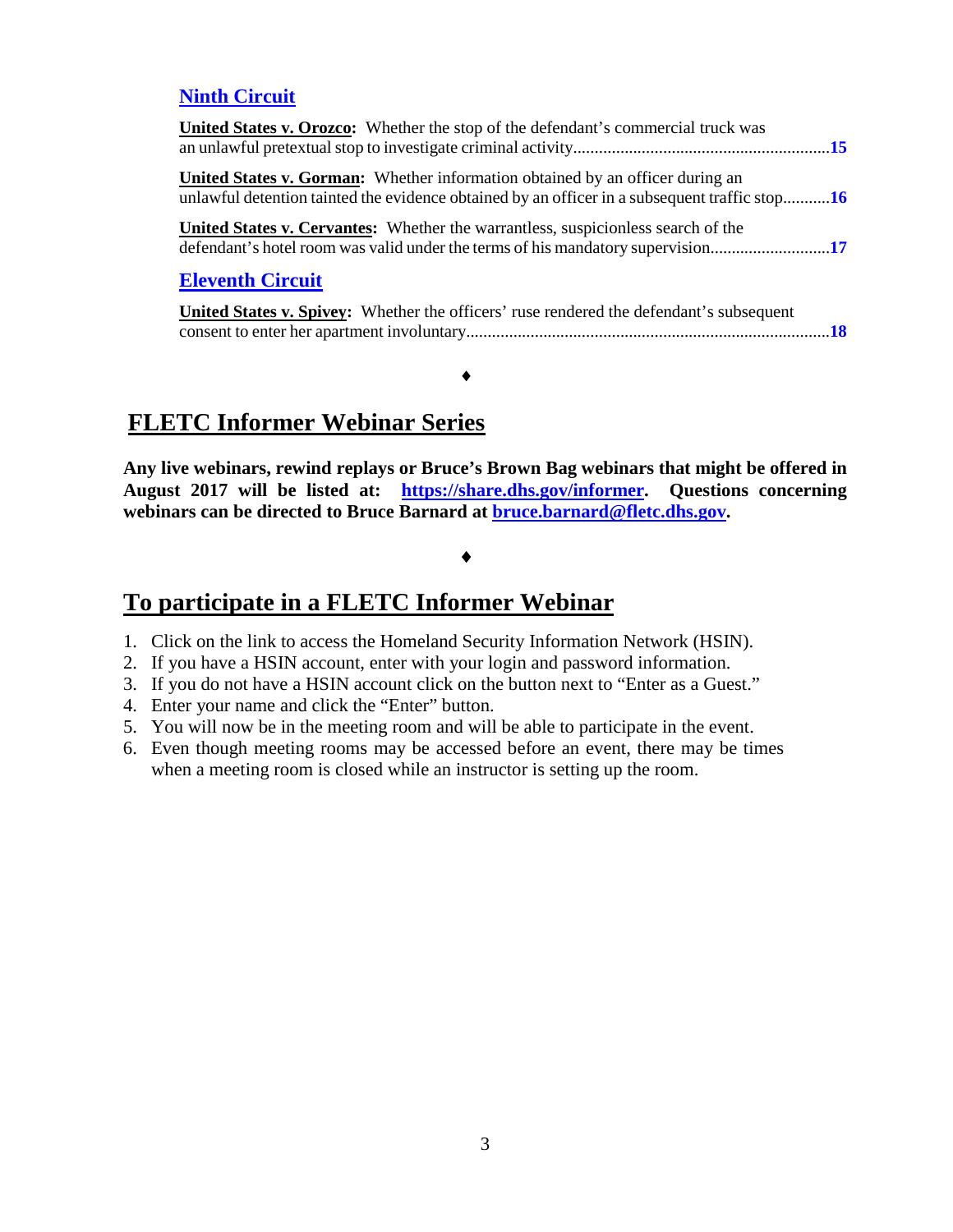# CASE SUMMARIES

# Circuit Courts of Appeal

## <span id="page-3-1"></span><span id="page-3-0"></span>**First Circuit**

#### <span id="page-3-2"></span>**United States v. Gonsalves, 2017 U.S. App. LEXIS 10142 (1st Cir. Mass. June 7, 2017)**

A confidential informant (CI) told officers that Joshua Gonsalves and his girlfriend, Katelyn Shaw, were driving Gonsalves' black Cadillac to the "New Bedford area" at approximately 4:30 p.m. that day to purchase 2,000 oxycodone pills from a known supplier. The CI claimed that he regularly bought oxycodone from Gonsalves, knew when Gonsalves' supply was running low, and knew when Gonsalves planned to restock. In addition, the CI had twice provided officers reliable information concerning Gonsalves, and his drug operation and earlier that month had made a controlled purchase of oxycodone from Gonsalves and Shaw.

Officers conducting surveillance followed Gonsalves, Shaw, and a woman later identified as Tavares, as they drove a black Cadillac to a town that bordered New Bedford. Gonsalves parked next to a car the officers knew belonged to the supplier. The officers saw Gonsalves, Shaw, and Tavares enter the house where the supplier's car was parked, where they remained for two hours.

After Gonsalves, Shaw, and Tavares left, the officers followed them and conducted a traffic stop. Officers frisked Gonsalves and found over \$6,000 in his pocket. After the officers called for a drug-sniffing dog, Shaw pulled a bag of oxycodone pills from her bra and threw it into the woods. The officers recovered the pills and arrested Gonsalves, Shaw, and Tavares. In a post-arrest search the officers found over \$16,000, a digital scale in the Cadillac, and additional oxycodone pills in Shaw's bra.

The government charged Gonsalves with a variety of criminal offenses related to his involvement in an oxycodone trafficking ring.

Gonsalves filed a motion to suppress the evidence seized during the traffic stop. Gonsalves argued that the traffic stop and subsequent searches violated the Fourth Amendment because the officers did not have reasonable suspicion to believe he committed a crime.

The court disagreed, holding that the officers had probable cause to stop Gonsalves and search his car under the automobile exception to the Fourth Amendment's warrant requirement. First, the court noted that the CI had a track record of supplying reliable information to the police. Second, the CI had firsthand knowledge of Gonsalves' operation that bolstered his credibility. Third, the CI's information included details of Gonsalves' future activities and almost all of these details were corroborated by police surveillance before the officers stopped Gonsalves. Finally, the officers assessed and understood the significance of the CI's information in the context of the larger investigation into Gonsalves' drug trafficking ring.

For the court's opinion: [http://cases.justia.com/federal/appellate-courts/ca1/15-1194/15-1194-](http://cases.justia.com/federal/appellate-courts/ca1/15-1194/15-1194-2017-06-07.pdf?ts=1496867404) [2017-06-07.pdf?ts=1496867404](http://cases.justia.com/federal/appellate-courts/ca1/15-1194/15-1194-2017-06-07.pdf?ts=1496867404)

\*\*\*\*\*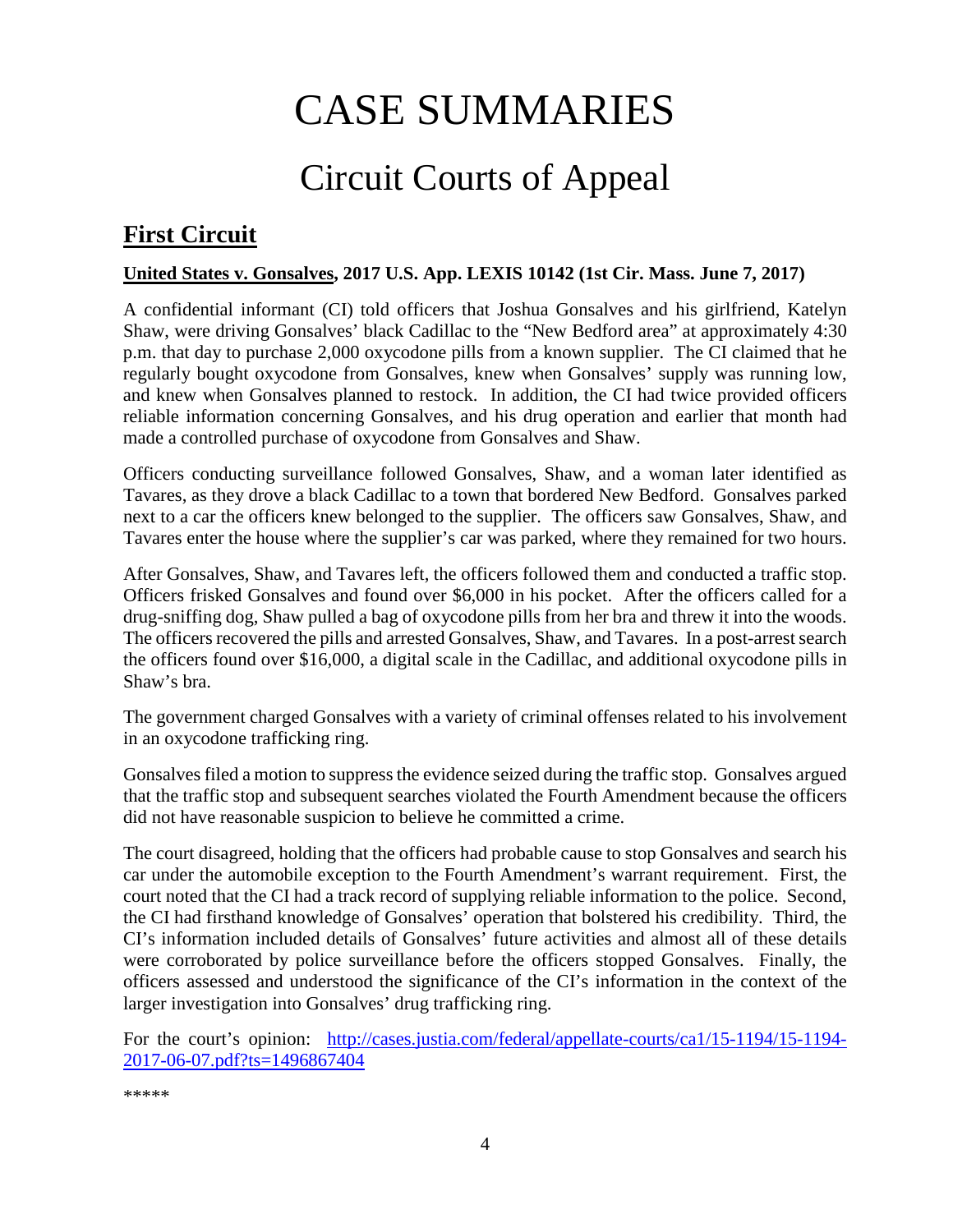#### <span id="page-4-0"></span>**United States v. Dion, 2017 U.S. App. LEXIS 10239 (1st Cir. Mass. June 8, 2017)**

A police officer pulled Dion over for speeding on Interstate 70 in Kansas. As the officer approached Dion's pickup truck, he noticed that it bore Colorado license plates. Dion gave the officer an Arizona driver's license and told the officer that he was driving home to Arizona after meeting with his accountant in Pennsylvania. As Dion accompanied the officer back to his patrol car, he told the officer he could search his truck, without being asked, which the officer found unusual. The officer also noticed that Dion appeared to be extremely nervous. While the officer wrote Dion a warning ticket, he asked Dion about his trip, as the officer thought it was suspicious that Dion had travelled from Arizona to Pennsylvania to meet with an accountant. The officer also discovered that Dion had a prior criminal history that included charges related to marijuana and cocaine. After the officer gave Dion back his driver's license, he told Dion that the "stop was over," but that he would like to ask Dion some more questions. Dion agreed to talk to the officer and again gave the officer consent to search his truck.

The officer opened the tailgate and saw deteriorating boxes, road atlases, and a refrigerator. Based on his experience, the officer believed these items were a "cover load" to deliberately disguise contraband. When the officer asked Dion about the items, Dion told him the items had come from Boston. The officer thought it was suspicious that Dion had never mentioned that he had gone to Boston as part of his trip. After a back-up officer arrived, the officers began removing items from Dion's truck. After a few minutes, Dion revoked his consent and the officers stopped searching his truck. The officer then asked Dion if he could run a drug-dog around Dion's truck. Dion said, "Yeah," and the officer walked his dog around the truck. The dog detected the odor of narcotics emanating from Dion's truck. The officers searched the truck and found \$830,000 cash. In addition, the officers found information connecting Dion to a self-storage center in Boston. The officers provided this information to law enforcement officers in Massachusetts who obtained a warrant to search Dion's storage unit. Inside the storage unit, officers found 160 pounds of marijuana, drug ledgers, and \$11 million in cash.

The government charged Dion with a variety of drug-related offenses. Dion filed a motion to suppress the evidence against him, arguing that it was discovered in violation of the Fourth Amendment.

The court disagreed. First, the court held that the officer did not unreasonably prolong the duration of the stop. While the officer was writing the citation, he was allowed to ask Dion about his travel history and conduct a criminal records check. During this time, Dion was extremely nervous and without being prompted, gave the officer permission to search his truck. In addition, the officer was allowed to ask Dion questions about his prior drug arrests after learning that Dion had a criminal history. The court concluded that the officer's questions were reasonable and to the extent those questions extended the stop, did not violate the Fourth Amendment.

Second, the court held that Dion voluntarily consented to the initial search of his truck. Dion told the officer that he could search his truck at the beginning of the stop and again after the stop had concluded. In addition, the officer's failure to tell Dion that he was free to go, did not make Dion's consent involuntary. The officer clearly told Dion when the stop was over, which implied that Dion was no longer being detained for speeding. Instead of leaving, Dion decided to stay and voluntarily speak to the officer.

Finally, the court concluded that the officers established probable cause to believe Dion was trafficking contraband; therefore, the second search was valid under the automobile exception to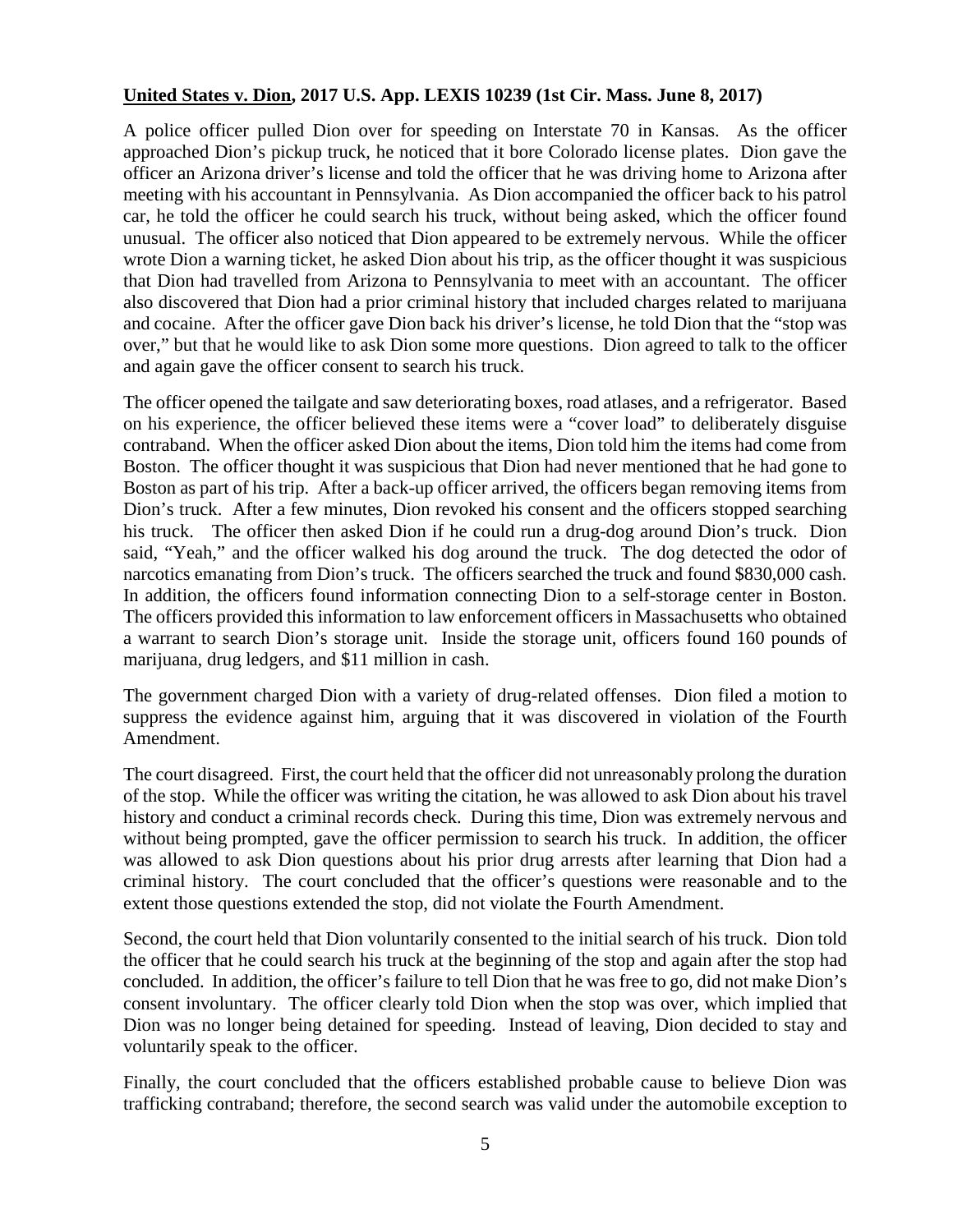the Fourth Amendment's warrant requirement. By the time Dion revoked his consent to search, the officers had established probable cause to search his truck the second time based upon, among other things: 1) Dion's unsolicited offers to search his truck; 2) Dion's extreme nervousness; 3) Dion's explanation for his trip; 4) Dion's criminal history; 5) the discovery of items connected to Boston when Dion did not mention Boston as stop during his trip.

For the court's opinion: [http://cases.justia.com/federal/appellate-courts/ca1/16-1377/16-1377-](http://cases.justia.com/federal/appellate-courts/ca1/16-1377/16-1377-2017-06-08.pdf?ts=1496952006) [2017-06-08.pdf?ts=1496952006](http://cases.justia.com/federal/appellate-courts/ca1/16-1377/16-1377-2017-06-08.pdf?ts=1496952006)

\*\*\*\*\*

## <span id="page-5-0"></span>**Second Circuit**

#### <span id="page-5-1"></span>**United States v. Delva, 858 F.3d 135 (2d Cir. N.Y. June 1, 2017)**

Police officers obtained a warrant to arrest Gregory Accilien for kidnapping, robbery, and drugrelated offenses and went to his apartment to arrest him. At the apartment, the officers encountered Accilien, a woman, two children, and three other men, including Delva. While conducting their protective sweep, the officers located Delva in the bedroom and handcuffed him. While in the bedroom, the officers saw drugs and a handgun on the floor of the closet. After the officers arrested Accilien and completed their protective sweep, they brought Accilien into the bedroom to ask him who the other individuals were and to whom the items found in the closet belonged. The officers brought Accilien into the bedroom because the apartment was approximately 500 square feet and the other individuals were being detained in the kitchen and living room. While in the bedroom, officers saw some envelopes lying on top of a cabinet addressed to Accilien that had been sent by another suspect in the same robbery and kidnapping case. The officers also saw a cell phone lying on a television stand and a cell phone on the bed. The officers seized the envelopes and cell phones. Sometime later, the officers discovered that one of the cell phones belonged to Delva. At the time of Accilien's arrest, Delva was not a suspect in the kidnapping and robbery; however, after reviewing the letters inside the envelopes and the cell phones seized from the bedroom, officers discovered that Delva had been involved with Accilien in the robbery and kidnapping case.

The government charged Delva with kidnapping, robbery, and drug-related offenses.

Delva argued that the warrantless search of the bedroom and subsequent seizure of the letters and cell phones violated the Fourth Amendment.

The court disagreed. The court held that the officers' warrantless re-entry into the bedroom did not violate the Fourth Amendment because it was justified by exigent circumstances. First, the officers lawfully entered Accilien's apartment where they saw drugs and a gun in plain view during their lawful protective sweep. Second, the court found that the officers needed to remain in the apartment long enough to determine who owned these items, as whoever owned them was subject to immediate arrest. Third, given that there were four men in the small apartment, the court concluded that the officers had probable cause to believe that one of the men owned these items. Finally, the court held that it was reasonable for the officers to question Accilien in the bedroom, outside the presence of the other men, to facilitate Accilien's candor and reduce the possibility of intimidation by the owner. The court concluded that under the circumstances, it was objectively reasonable for the officers to re-enter the bedroom to question Accilien in order to determine whom to arrest for possession of the drugs and gun.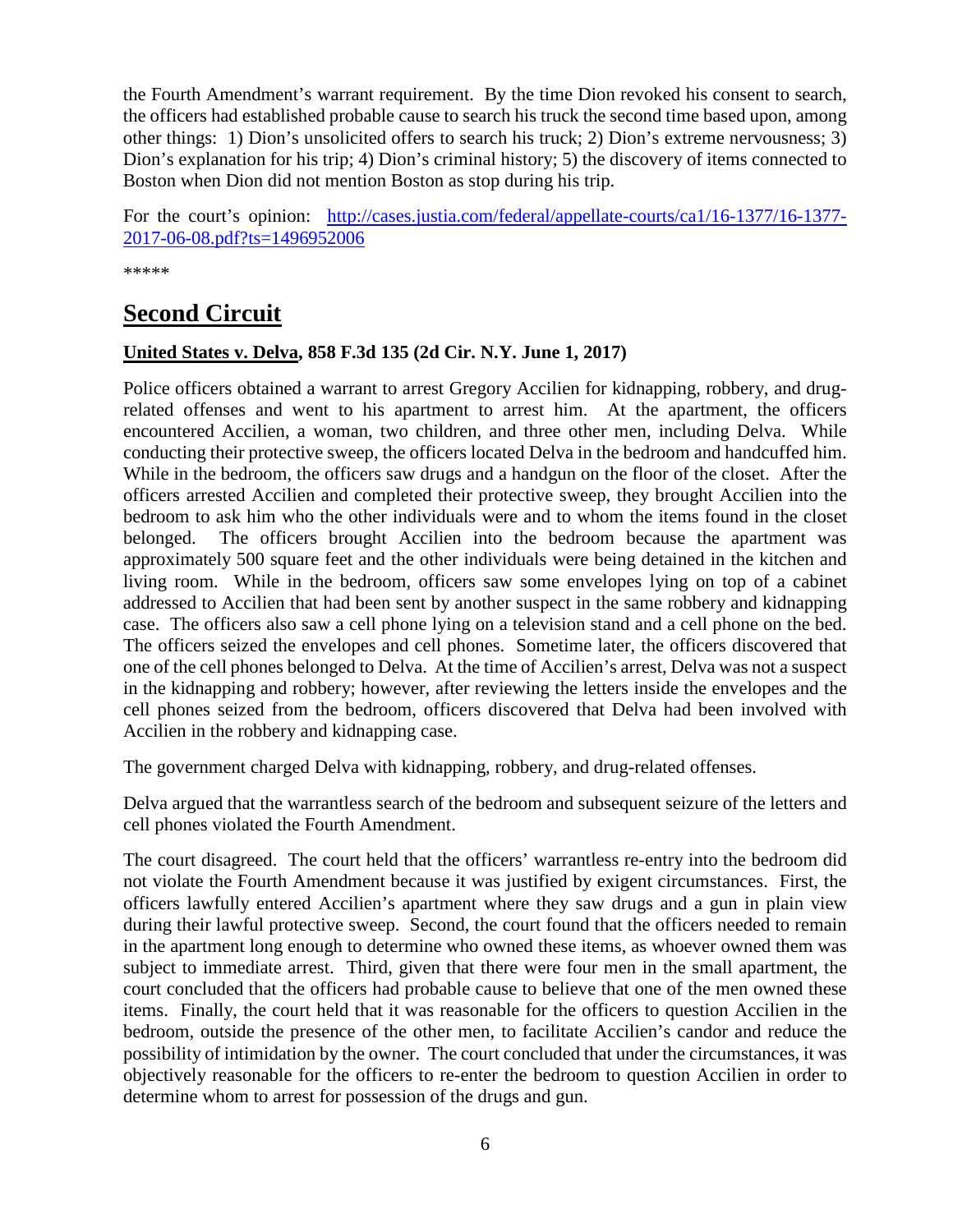The court further held that after the officers re-entered the bedroom to interview Accilien, the officers lawfully seized the envelopes and cell phones under the plain view doctrine. Officers may lawfully seize objects under the plain view doctrine if:

- 1) The officers are lawfully in a position from which they view the object;
- 2) The incriminating nature of the object is immediately apparent; and
- 3) The officers have a lawful right to access the object.

First, the officers were lawfully in the apartment with a valid warrant for Accilien's arrest. In addition, Accilien told the officers that he occupied the bedroom in which the letters and cell phones were found. Second, the letters addressed to Accilien were sent from another suspect in the robbery and kidnapping case. The court found that it was reasonable for the officers to believe the letters contained post-kidnapping/robbery communications between Accilien and the other suspect. Third, the court found the seizure of the cell phones was reasonable because the officers knew that one or more cell phones had been used during the kidnapping and robbery. The court added that even if it the officers believed that the cell phones belonged to Delva, their warrantless seizure would have been reasonable because Delva was detained in the bedroom where drugs were found and the association between drug trafficking and cell phones is well established.

For the court's opinion: [http://cases.justia.com/federal/appellate-courts/ca2/15-683/15-683-](http://cases.justia.com/federal/appellate-courts/ca2/15-683/15-683-2017-06-01.pdf?ts=1496327406) [2017-06-01.pdf?ts=1496327406](http://cases.justia.com/federal/appellate-courts/ca2/15-683/15-683-2017-06-01.pdf?ts=1496327406)

\*\*\*\*\*

## <span id="page-6-0"></span>**Fourth Circuit**

## <span id="page-6-1"></span>**United States v. Giddins, 858 F.3d 870 (4th Cir. Md. June 6, 2017)**

Police officers arrested three women for committing two separate bank robberies and seized their getaway car, which belonged to Giddins. During an interview one of the women told the officers that Giddins had been involved in a third, unrelated, bank robbery. Based on these statements and other evidence, Det. Taylor obtained a warrant to arrest Giddins for bank robbery.

A few days later, officers contacted Giddins and told him that his car had been used in a bank robbery. When Giddins went to the police station to retrieve his car, Det. Morano took him to an interview room. Giddins was seated at a table, with a door directly behind him, which was locked. Det. Morano sat across the table from Giddins, near an unlocked, second door. Det. Morano asked Giddins to whom he lent his car, and other questions related to one of the women charged with bank robbery. At some point, Giddins asked Det. Morano, "Am I in trouble?" to which Det. Morano replied, "No, you're here getting your car, right?" Det. Morano told Giddins that he needed to obtain this information to include in his report because Giddins' car had been used in a crime. A few minutes later, Det. Morano left the room and Det. Taylor entered. Det. Taylor, without telling Giddins that he had a warrant for his arrest, told Giddins that he would be taking over the interview.

During the interview, Det. Taylor allowed Giddins to answer a call on his cell phone; however, when he was done, Det. Taylor asked Giddins to put his phone on the table and moved it away from Giddins. A few minutes later, Giddins' phone rang. Det. Taylor handed Giddins his phone but told him to turn it off, and Giddins complied. A few minutes later, Det. Taylor produced a Miranda-waiver form and told Giddins that he had to read him his rights because his car was involved in a crime. After Giddins indicated that he understood his rights, he asked Det. Taylor,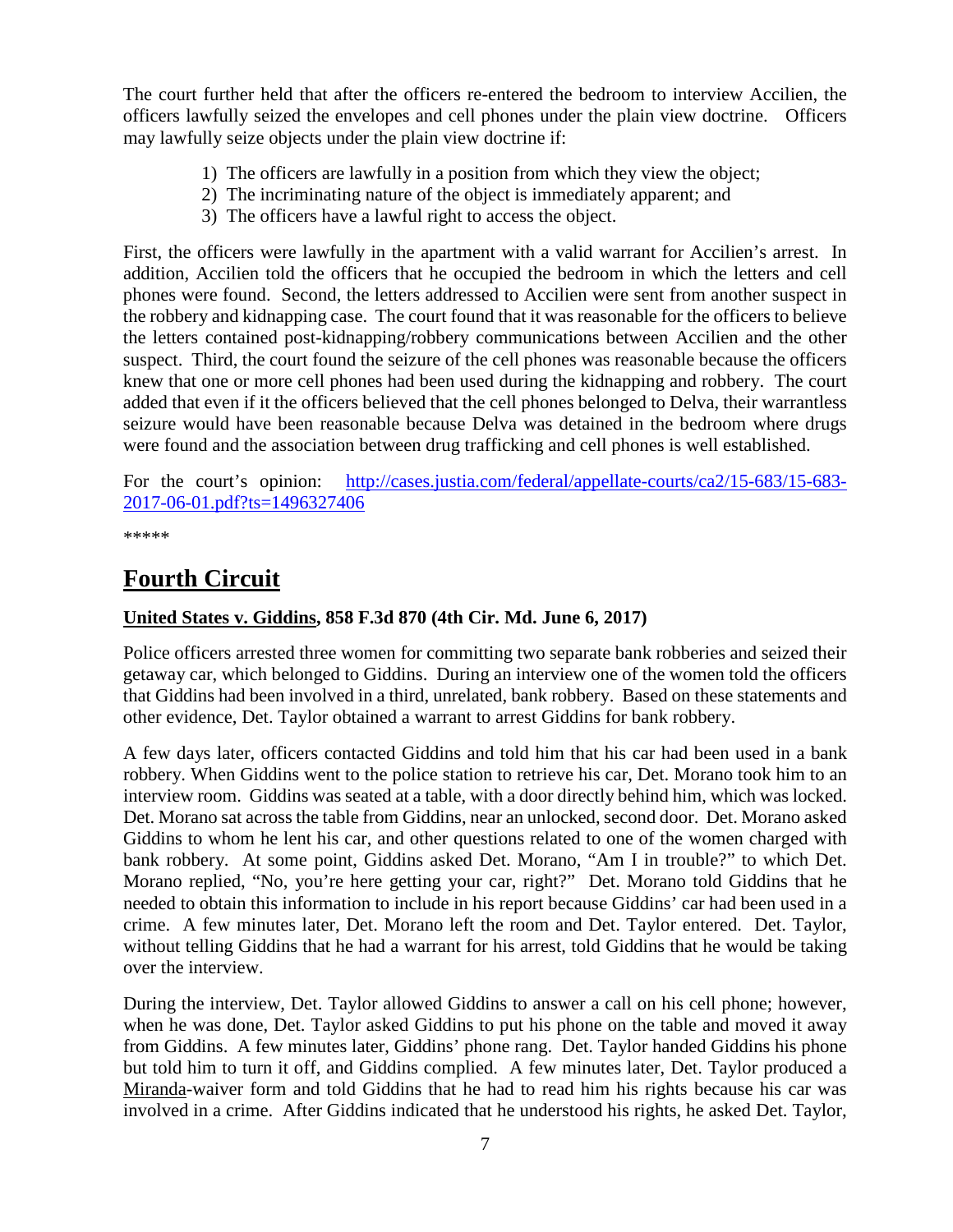"Is this the procedure for me to get my car back?" Det. Taylor told him that it was because Giddins' car had been used in a crime and he wanted to find out how the women had obtained Giddins' car. Giddins asked Det. Taylor, "But do I still get my car?" Det. Taylor replied, "Before I release the car to you, I would like to know some answers." Giddins then asked Det. Taylor, "I'm not in trouble or anything, am I?" Det. Taylor answered, "Not at this point, no." Giddins then signed the Miranda-waiver form. During the next fifteen minutes, Det. Taylor questioned Giddins. Some of Det. Taylor's questions required Giddins to look at his phone, and after each time Giddins finished, Det. Taylor instructed Giddins to put his phone down and move it away. Giddins eventually invoked his Fifth Amendment right to counsel and Det. Taylor stopped questioning him. Det. Taylor told Giddins that he was under arrest for bank robbery and had him transported to the jail.

The government charged Giddins with several bank-robbery related offenses.

Giddins filed a motion to suppress his statements to Det. Morano and Det. Taylor.

As an initial matter, the court held that Giddins was in custody for Miranda purposes prior to his formal arrest. First, the door behind Giddins was locked, so to leave the room, Giddins would have had to walk past Det. Taylor. In addition, twice during the interrogation, Det. Taylor moved Giddins' phone away from him. Based on these facts, the court concluded that a reasonable person would have felt unable to stop the interrogation and leave the room; therefore, giving up the opportunity to get his car back. As a result, the court found that, Miranda warnings were required before any of Giddins' statements concerning his car or his relationship to the three women who had borrowed his car could be admitted against him at trial.

Next, the court held that Giddins' waiver of his Miranda rights and subsequent statements were the result of police coercion. The court found that the detectives made it appear that if Giddins did not answer their questions, he would not be able to get his car back. When Giddins asked whether filling out the Miranda-waiver form and answering the officers' robbery-related questions was the normal procedure for obtaining his car, Det. Taylor told him that it was. The court concluded that a reasonable person in Giddins' position would have believed that it was necessary to sign the Miranda-waiver form and answer Det. Taylor's questions in order to get his car back.

In addition, the court added that the detectives engaged in coercive behavior when they lied to Giddins after Giddins asked them if he was "in trouble". The court had "no doubt" that Giddins was "in trouble," when he entered the police station, as a warrant existed for his arrest and the detectives affirmatively misled Giddins as to the true nature of the investigation by failing to inform him that he was the subject of the investigation.

Finally, the court held that the police coercion was sufficient to rise to the level such that Giddins' will was overborne. Consequently, the court concluded that Giddins' Miranda waiver and statements were made involuntarily.

For the court's opinion: [http://cases.justia.com/federal/appellate-courts/ca4/15-4039/15-4039-](http://cases.justia.com/federal/appellate-courts/ca4/15-4039/15-4039-2017-06-06.pdf?ts=1496775631) [2017-06-06.pdf?ts=1496775631](http://cases.justia.com/federal/appellate-courts/ca4/15-4039/15-4039-2017-06-06.pdf?ts=1496775631)

\*\*\*\*\*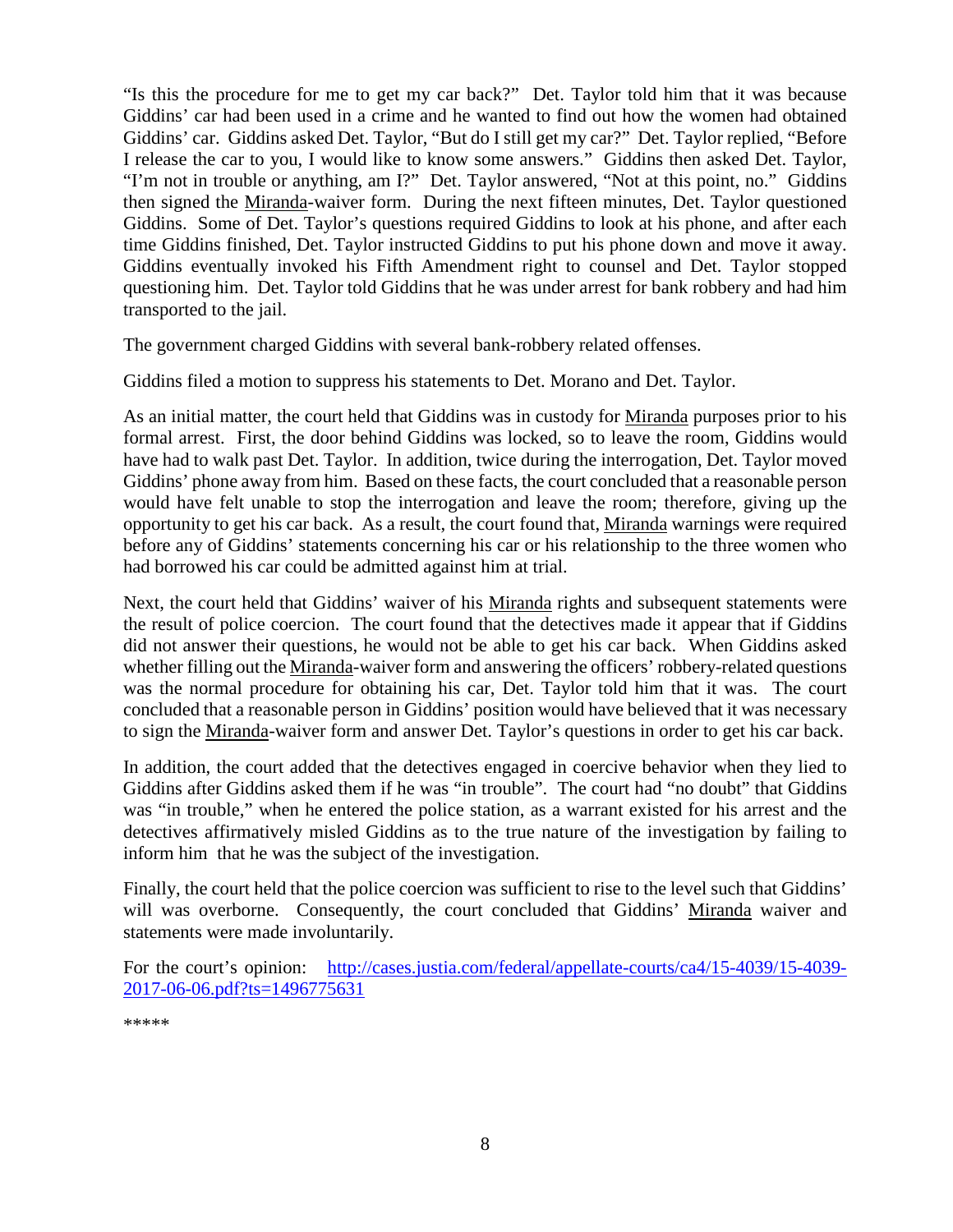## <span id="page-8-0"></span>**Fifth Circuit**

#### <span id="page-8-1"></span>**United States v. Bams, 858 F.3d 937 (5th Cir. Tex. June 1, 2017)**

A police officer stopped the car in which Henry Bams and Frederick Mitchell were travelling, for making an unsafe lane change. When the officer asked Bams for his driver's license, he noticed that Bams' hands were shaking and that he was nervous. The officer also saw that one of the rear quarter panels appeared to have been tampered with, that there was a single key in the ignition, and that there were energy drinks in the vehicle. After Bams gave the officer consent to search, the officer found ten kilograms of cocaine concealed within two false compartments in the rear quarter panels.

The government charged Bams and Mitchell with two drug offenses.

Bams filed a motion to suppress the drugs seized from his car. Bams argued the officer did not have reasonable suspicion to conduct the stop. Bams further argued that even if the stop was valid, the officer unreasonably prolonged its duration without reasonable suspicion; therefore, his consent to search was invalid.

The court held that the officer established reasonable suspicion that Bams violated *Ark. Code Ann. § 27-51-306* when he passed a tractor-trailer on the left side of the road and then returned to the right side when he was only fifty feet in front of the tractor-trailer. The court further held that the officer's observations once he stopped Bams established reasonable suspicion that Bams was engaged in criminal activity. First, while speaking to Bams, the officer noticed his hand was shaking and he was nervous. Second, the officer testified that based on his training and experience he knew drug traffickers often drove third-party vehicles; and therefore, would only have a single key. Third, the officer testified that based on his training and experience drug traffickers consumed energy drinks to help them drive to their destination without stopping. Finally, the court noted the most important fact was that the officer saw the apparently modified quarter panel on Bams' car. Considering all of those factors, the court held the officer established reasonable suspicion that Bams was engaged in drug trafficking. As a result, the court concluded that the officer did not unreasonably extend the duration of the stop; therefore, Bams' consent was valid.

For the court's opinion: [http://cases.justia.com/federal/appellate-courts/ca5/16-41197/16-41197-](http://cases.justia.com/federal/appellate-courts/ca5/16-41197/16-41197-2017-06-01.pdf?ts=1496359835) [2017-06-01.pdf?ts=1496359835](http://cases.justia.com/federal/appellate-courts/ca5/16-41197/16-41197-2017-06-01.pdf?ts=1496359835)

\*\*\*\*\*

#### <span id="page-8-2"></span>**United States v. Zuniga, 2017 U.S. App. LEXIS 10656 (5th Cir. Tex. June 14, 2017)**

Police suspected that Zuniga was transporting methamphetamine in his vehicle and followed it. After an officer witnessed a turn-signal violation, he immediately informed other officers in the area that they had grounds to stop the vehicle. Approximately fifteen minutes later, an officer who had not witnessed the turn-signal violation, stopped the vehicle. During the stop, the officer encountered Zuniga and his girlfriend, who was driving the vehicle. The officer arrested Zuniga on two outstanding warrants and his girlfriend because she did not have a valid driver's license. The officer searched Zuniga incident to arrest and found methamphetamine on his person. The officer searched Zuniga's car and found a backpack containing methamphetamine, a handgun, and other evidence related to drug trafficking.

The government charged Zuniga with several drug-related crimes.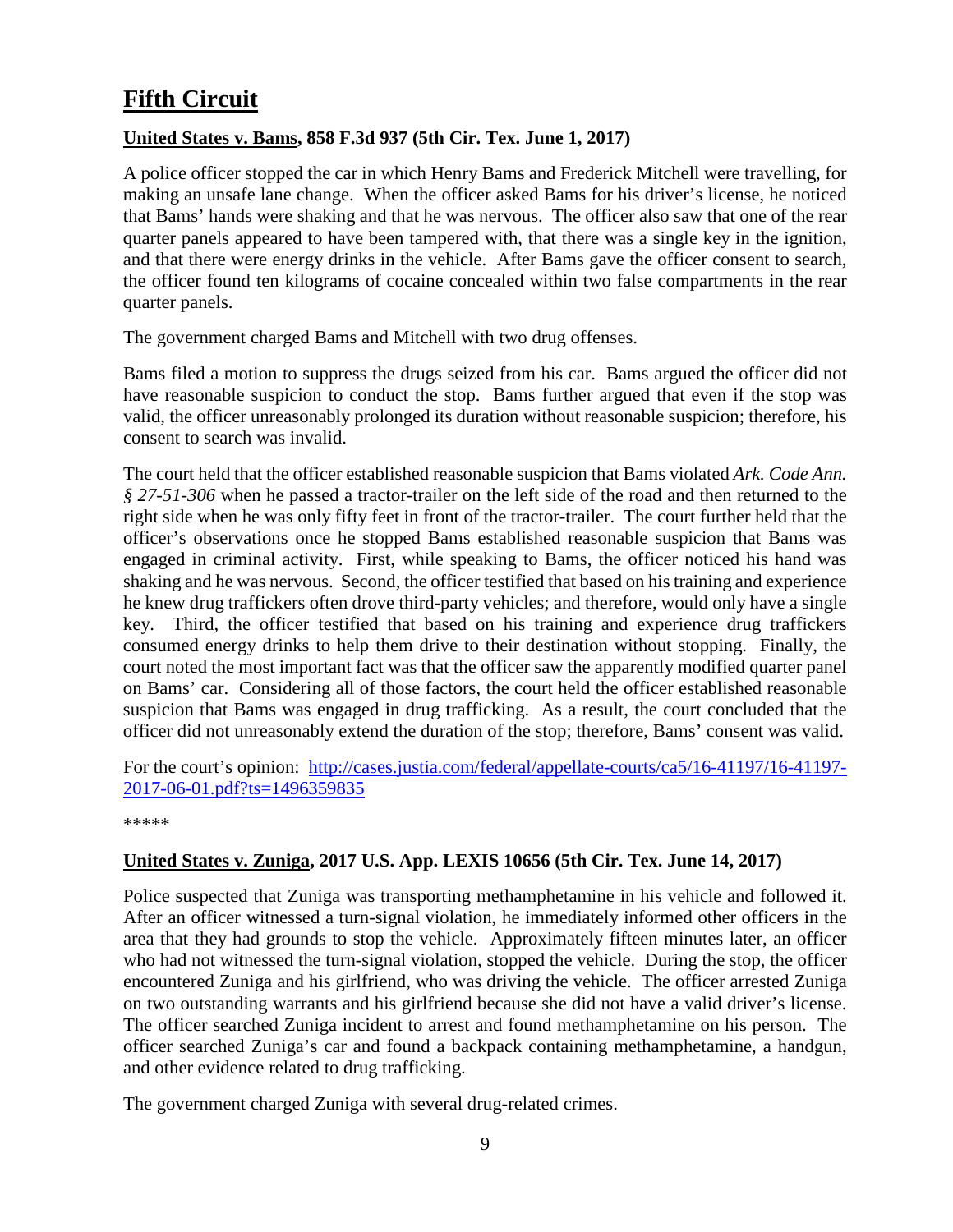Zuniga filed a motion to suppress the evidence seized during the stop. Zuniga argued that the fifteen-minute delay in conducting the stop for the turn-signal violation rendered the information provided by the officer who observed the violation stale.

The court disagreed, holding that the delay in conducting the stop was not enough to render the information stale or the stop unlawful. The court did not state a specific time limitation to which officers must adhere when conducting a traffic stop. Instead, the court stressed that stops following traffic violations must be reasonable in light of the circumstances. In this case, the court found that the fifteen-minute delay was reasonable. As soon as the officer observed the turnsignal violation, he immediately relayed this information to other officers, although none of those officers were in position to stop the vehicle at that time.

The court further held that the collective knowledge doctrine allowed the officer to lawfully stop the vehicle even though he did not personally observe the turn-signal violation. The collective knowledge doctrine allows an officer, who does not observe a violation, to conduct a stop when the officer is acting at the request of another officer who has observed the violation. Here, the officer who observed the turn-signal violation communicated this information to the officer who eventually stopped the vehicle; therefore, the first officer's knowledge transferred to the officer who conducted the stop.

For the court's opinion: [http://cases.justia.com/federal/appellate-courts/ca5/14-11304/14-11304-](http://cases.justia.com/federal/appellate-courts/ca5/14-11304/14-11304-2017-06-14.pdf?ts=1497483031) [2017-06-14.pdf?ts=1497483031](http://cases.justia.com/federal/appellate-courts/ca5/14-11304/14-11304-2017-06-14.pdf?ts=1497483031)

\*\*\*\*\*

## <span id="page-9-0"></span>**Sixth Circuit**

## <span id="page-9-1"></span>**United States v. Riley, 858 F.3d 1012 (6th Cir. Tenn. June 5, 2017)**

Police officers in Michigan obtained a warrant to arrest Riley for armed robbery. Two days later, Riley's girlfriend gave officers Riley's cell phone number. The next day, officers obtained a court order under *18 U.S.C. §§ 2703, 3123* and *3124* compelling AT&T to provide the government with a record of Riley's cell-site location information, a record of all inbound and outbound phone calls, as well as real-time GPS tracking of Riley's cell phone. Within hours of obtaining the court order, officers received real-time GPS data indicating that Riley's phone was located at the Airport Inn in Memphis, Tennessee.

Officers went to the Airport Inn and showed the front-desk clerk a picture of Riley. The clerk told the officers that the man in the photograph had checked in under a different name and was in Room 314. The officers went to Room 314, knocked on the door, and arrested Riley after he opened the door. While arresting Riley, the officers saw a handgun in plain view on the bed.

The government charged Riley with being a felon in possession of a firearm.

Riley filed a motion to suppress the handgun. Riley argued that the government was required to obtain a warrant based on probable cause to obtain his cell phone records and conduct real-time GPS tracking of his cell phone's location.

The court recognized that a criminal suspect has no reasonable expectation of privacy in his location while moving along public thoroughfares. However, the court noted that the use of a tracking device to obtain information from inside a dwelling that could not otherwise be observed by visible surveillance constitutes a Fourth Amendment search. In this case, the real-time GPS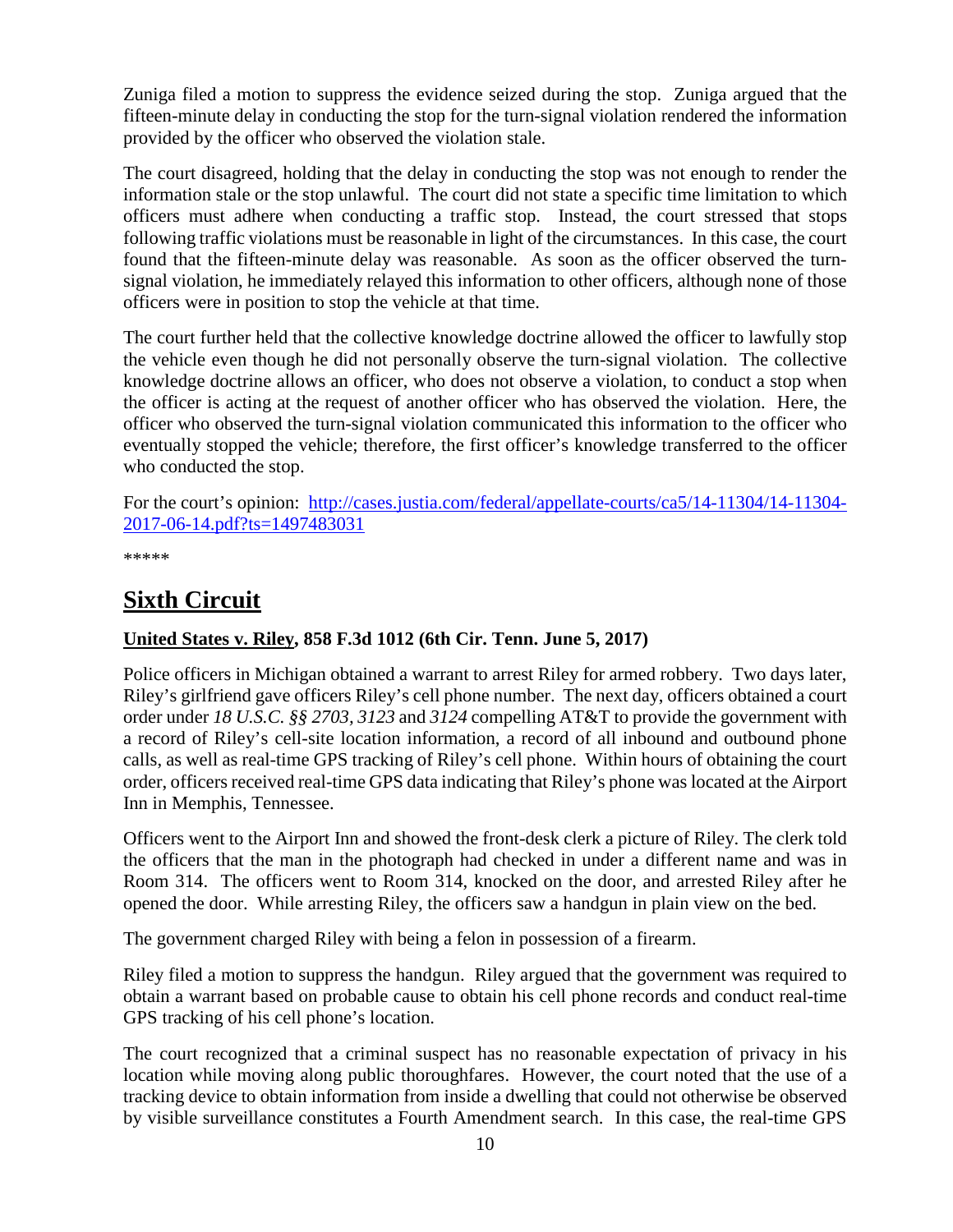tracking revealed only that Riley had traveled to the Airport Inn. The tracking did not reveal which room, if any, the phone was in at the time of the tracking. When the officers arrived at the Airport Inn, they learned that Riley was in Room 314 after questioning the front-desk clerk. The government learned no more about Riley's whereabouts from tracking his cell phone GPS data than what Riley exposed to public view by traveling to the motel lobby "along public thoroughfares." Consequently, the court held that the government did not conduct a search under the Fourth Amendment when it tracked the real-time GPS coordinates of Riley's cell phone.

For the court's opinion: [http://cases.justia.com/federal/appellate-courts/ca6/16-6149/16-6149-](http://cases.justia.com/federal/appellate-courts/ca6/16-6149/16-6149-2017-06-05.pdf?ts=1496683874) [2017-06-05.pdf?ts=1496683874](http://cases.justia.com/federal/appellate-courts/ca6/16-6149/16-6149-2017-06-05.pdf?ts=1496683874)

\*\*\*\*\*

## <span id="page-10-0"></span>**Seventh Circuit**

#### <span id="page-10-1"></span>**United States v. Fadiga, 858 F.3d 1061 (7th Cir. Ind. June 1, 2017)**

A police officer stopped a car that had an expired license plate. The officer asked Mamadu Barry, the driver, for registration papers, but Barry did not have any. Barry told the officer he did not know who owned the car. The officer asked Fadiga, who was in the passenger seat, who owned the car and Fadiga replied, "A friend." Fadiga then gave the officer a rental agreement for the car. The car's return was past due under the agreement and neither Barry nor Fadiga was authorized to drive the car. When Barry opened his wallet to produce his driver's license, the officer saw a large bundle of plastic cards. The officer asked Barry and Fadiga for consent to search the car and both consented. The officer opened the trunk and found a bag full of gift cards. At this point, the officer contacted his dispatcher and requested someone with a card reader respond to his location to determine if the cards were legitimate. Approximately thirty minutes later another officer arrived with a card reader and the officers determined that the gift cards had been altered.

The government charged Fadiga with possession of access devices (gift cards) that had been fraudulently re-encoded.

Fadiga filed a motion to suppress the gift cards. Fadiga argued that the thirty-minute delay between the officer's request for the card reader and the card reader's arrival was unreasonable.

The court disagreed. First, Mamadu and Barry consented to a search of their car, which led to the officer's discovery of the large number of gift cards. This discovery, along with Barry's ignorance of the car's ownership, Fadiga's assertion that a friend owned the car, coupled with a rental contract that did not authorize either man to operate the car, justified the thirty-minute detention. The court added that whether or not the officer waited for a card reader, he was entitled to detain Fadiga and Barry until their authority to use the car had been determined. As result, the court held that extending the duration of the traffic stop was reasonable under the Fourth Amendment.

For the court's opinion: [http://cases.justia.com/federal/appellate-courts/ca7/16-3870/16-3870-](http://cases.justia.com/federal/appellate-courts/ca7/16-3870/16-3870-2017-06-01.pdf?ts=1496332864) [2017-06-01.pdf?ts=1496332864](http://cases.justia.com/federal/appellate-courts/ca7/16-3870/16-3870-2017-06-01.pdf?ts=1496332864)

\*\*\*\*\*

#### <span id="page-10-2"></span>**United States v. Tepiew, 859 F.3d 452 (7th Cir. Wis. June 12, 2017)**

A seven-year-old child went to school and gave a counselor a drawing. Beneath the drawing, the student had written that she was sad because her mom "got hit in the ribs and has a black eye,"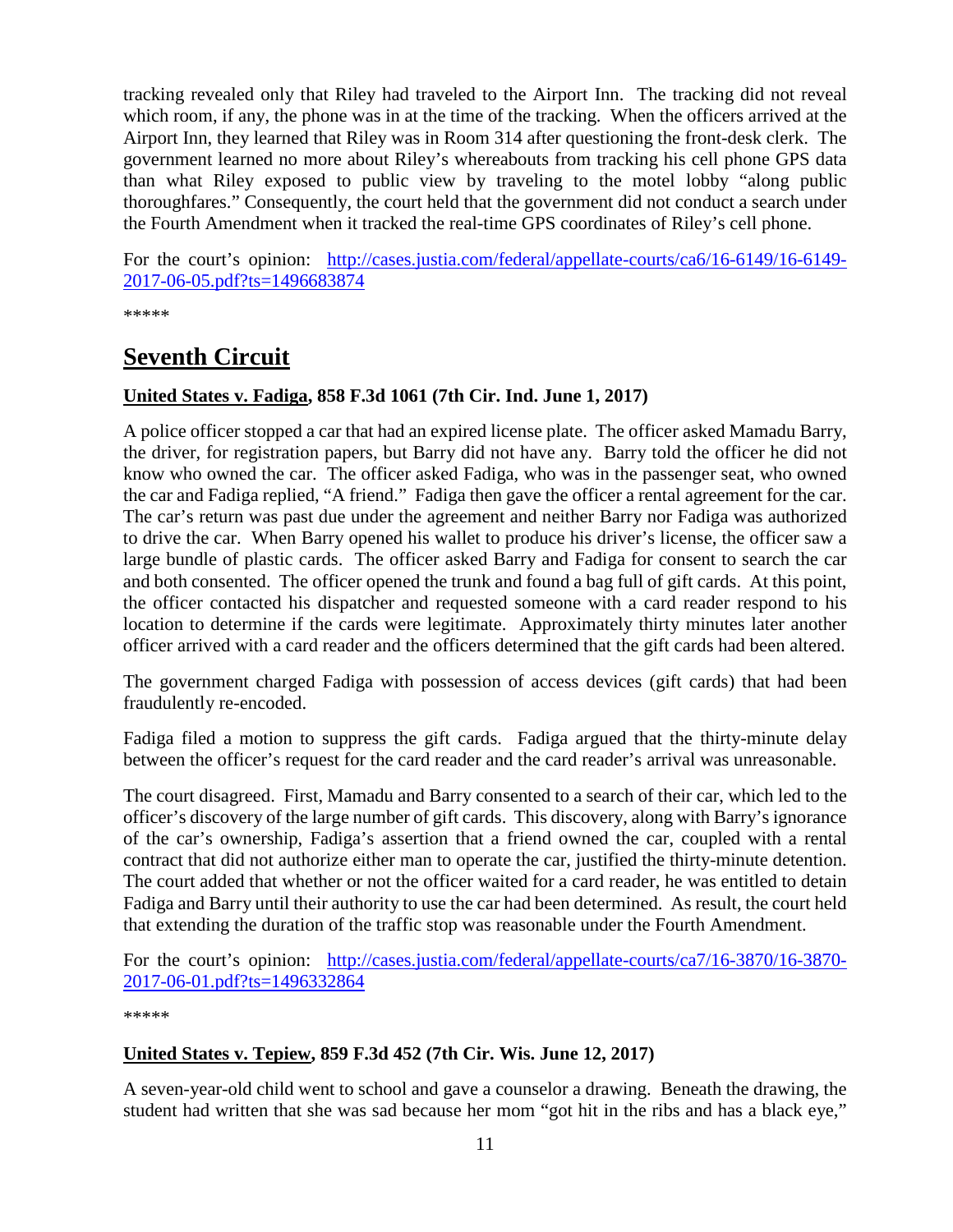and she "is hurting." The student told the counselor that her mother's boyfriend had beat her mom up, and that the boyfriend "hurts" her one-year-old brother, who had sustained a head injury. The counselor contacted the Menominee Tribal Police Department and an officer interviewed the counselor, who repeated what the student had reported.

After interviewing the counselor, the officer drove to the health department and asked a child protective safety worker to accompany him to the child's home to conduct a welfare check on the one-year-old child. While en route, the officer requested a backup officer meet him at the child's house.

Once the officer arrived, he approached the front door where he could hear the television from inside the house. The officer knocked on the door and announced his presence. After knocking, the officer heard fast-paced walking inside the home and saw a curtain move. The officer knocked again, and then heard someone lock the door. In the meantime, the backup officer had gone to the back door. The backup officer heard movement from inside the house, and then he heard someone lock the back door.

Based on these facts, the officer believed that whoever was in the house did not want to speak to the police. The officer also knew that it would take an hour and a half to two hours to obtain a warrant to enter the house. Concerned that the mother and one-year-old child were in the house, seriously hurt, and possibly being prevented from seeking medical attention, the officer contacted the tribal prosecutor, who informed the officer that he did not need a warrant to enter the home. Once again, the officer knocked on the front door, announced his presence, and warned whomever was inside that he was going to knock down the door. After waiting fifteen seconds and receiving no response, the officer kicked down the door and entered the house.

Inside the house, the officers found the seven-year-old child's mother, Tepiew, her one-year old brother, and Tepiew's boyfriend. It was later determined the one-year-old child had numerous injuries, to include a fractured skull. Although Tepiew was initially considered a victim of domestic violence, she later admitted to inflicting the injuries on her one-year old son.

The government charged Tepiew with assault resulting in serious bodily injury to her infant child.

Tepiew filed a motion to suppress all evidence obtained as a result of the warrantless entry into her home, including her confession.

The court held that the officers' actions were reasonable and their warrantless entry into Tepiew's home was justified by the emergency aid doctrine. The emergency aid doctrine allows officers to enter a house without a warrant to render emergency assistance to an injured occupant or to protect an occupant from imminent injury. In this case, the court found that it was objectively reasonable for the officers to believe that their entry was necessary to render emergency aid to the one-yearold child. First, the officer was given a drawing, which stated in the present tense, that the sevenyear-old child's mother was "hurting," and that the one-year old child had sustained a head injury. Second, when the officers arrived at the house, they encountered someone within the house who actively trying to avoid speaking with the officers by not responding to their inquiries and was locking the doors. Finally, the officer testified that it would have taken one and a half to two hours to obtain a warrant, as the Menominee Nation's Constitution does not explicitly permit warrants to be obtained telephonically.

For the court's opinion: [http://cases.justia.com/federal/appellate-courts/ca7/16-2543/16-2543-](http://cases.justia.com/federal/appellate-courts/ca7/16-2543/16-2543-2017-06-12.pdf?ts=1497301241) [2017-06-12.pdf?ts=1497301241](http://cases.justia.com/federal/appellate-courts/ca7/16-2543/16-2543-2017-06-12.pdf?ts=1497301241)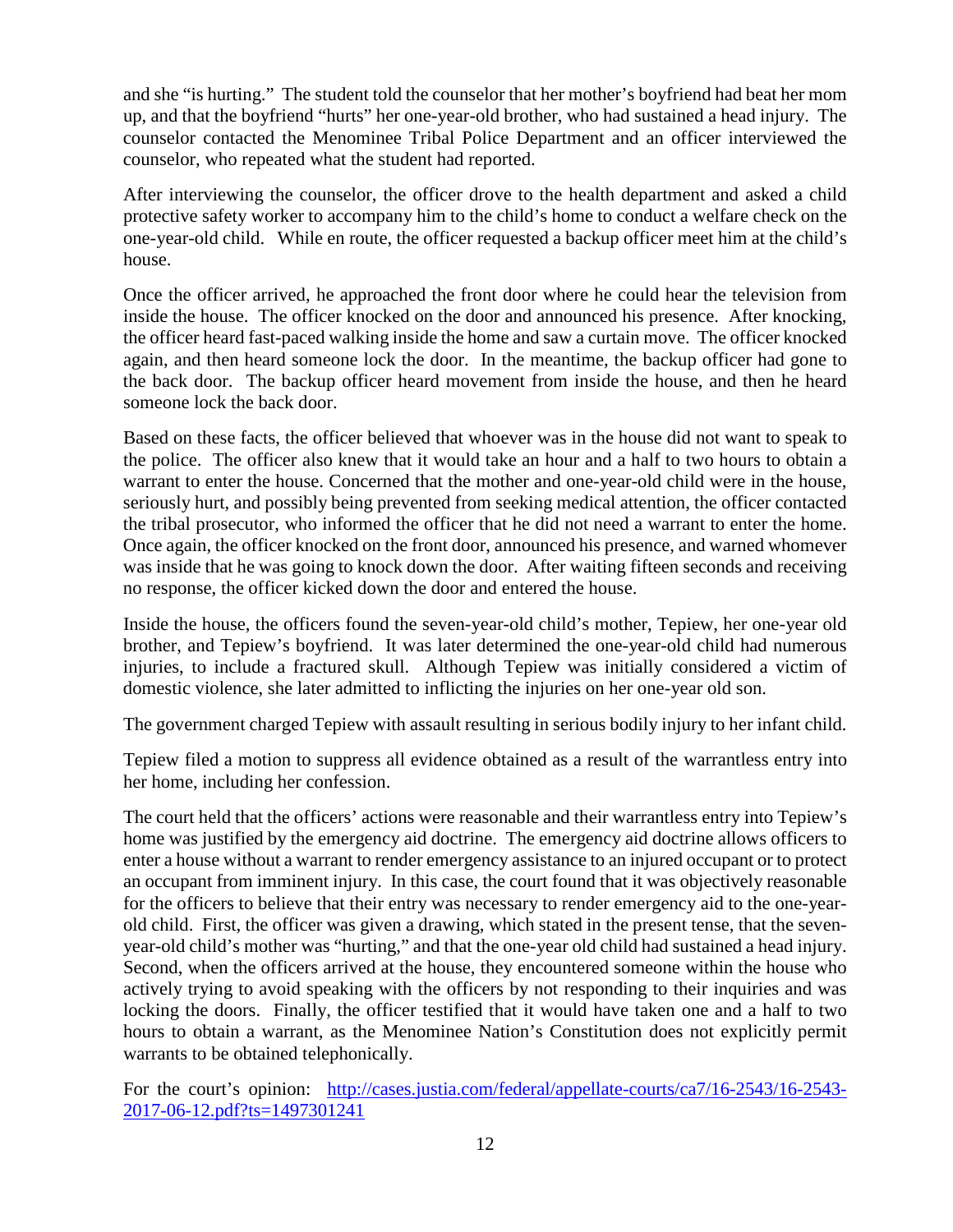#### <span id="page-12-0"></span>**United States v. Jones, 2017 U.S. App. LEXIS 11523 (7th Cir. Ind. June 28, 2017)**

Jones lived with his girlfriend, Kelley, and her three children in a mobile home. Kelley called the police and reported that Jones had sexually assaulted her daughter. Kelley also stated that Jones was a convicted felon and that he had guns in a safe in their shared bedroom. Officers ran a criminal history check, which confirmed that Jones was a convicted felon.

Officers went to the mobile home, where Jones opened the door and greeted the officers. The officers saw knives on a counter and told Jones that he needed to vacate the premises. When Jones stepped outside the mobile home, an officer handcuffed him and escorted him to a picnic table approximately ten to twenty feet away. While two officers remained with Jones, Kelley consented to a warrantless search of the residence. When an officer searched the bedroom shared by Jones and Kelley, he saw a large gun safe, a smaller gun safe that was partially open, boxes of ammunition, and an empty gun holster. Inside the smaller gun safe, the officer saw several guns. After seeing the guns inside the small gun safe, officers stopped their search, contacted a state prosecutor, and obtained a search warrant. The officers then conducted a full search of the mobile home and seized twelve firearms, ammunition, and other firearm-related paraphernalia.

The government charged Jones with being a felon in possession of a firearm.

Jones filed a motion to suppress the evidence seized from his residence. Jones claimed that Kelley's consent, by itself, was not valid because the officers did not ask him for consent, but rather, they removed him so he could not object to the search. As a result, Jones argued that information discovered during the unlawful consent search tainted the subsequent search conducted pursuant to the warrant.

Officers may search a home without a warrant when an occupant gives the officers voluntary consent. However, the consent of one person who has authority over the place to be searched is not valid if another party with authority is physically present and expressly refuses to give consent for the search. In addition, officers may not remove a potentially non-consenting party to avoid a possible objection to a search. The removal of a potential objector must be objectively reasonable, such as an objector who is absent due to a lawful detention or arrest.

First, without deciding the issue, the court assumed, that the officers had "removed" Jones. Second, the court held that Jones' removal was objectively reasonable under the circumstances. Before the officers searched the mobile home, Kelley told them that Jones was a convicted felon, with violent tendencies, who had several guns in the residence. The officers conducted a criminal history check and confirmed Jones' status as a convicted felon. When the officers arrived at the mobile home, they saw knives on a counter near where they initially encountered Jones. Under these circumstances, the court concluded that it was objectively reasonable to remove Jones for the officers' safety and because they had probable cause to arrest him. Consequently, the court held that Kelley's consent to search the mobile home was valid; therefore, the officers conducted a lawful warrantless search of the premises.

Jones further argued that even if Kelley gave valid consent to search the mobile home, she did not have the authority to grant the officers consent to search the gun safes, which the government conceded.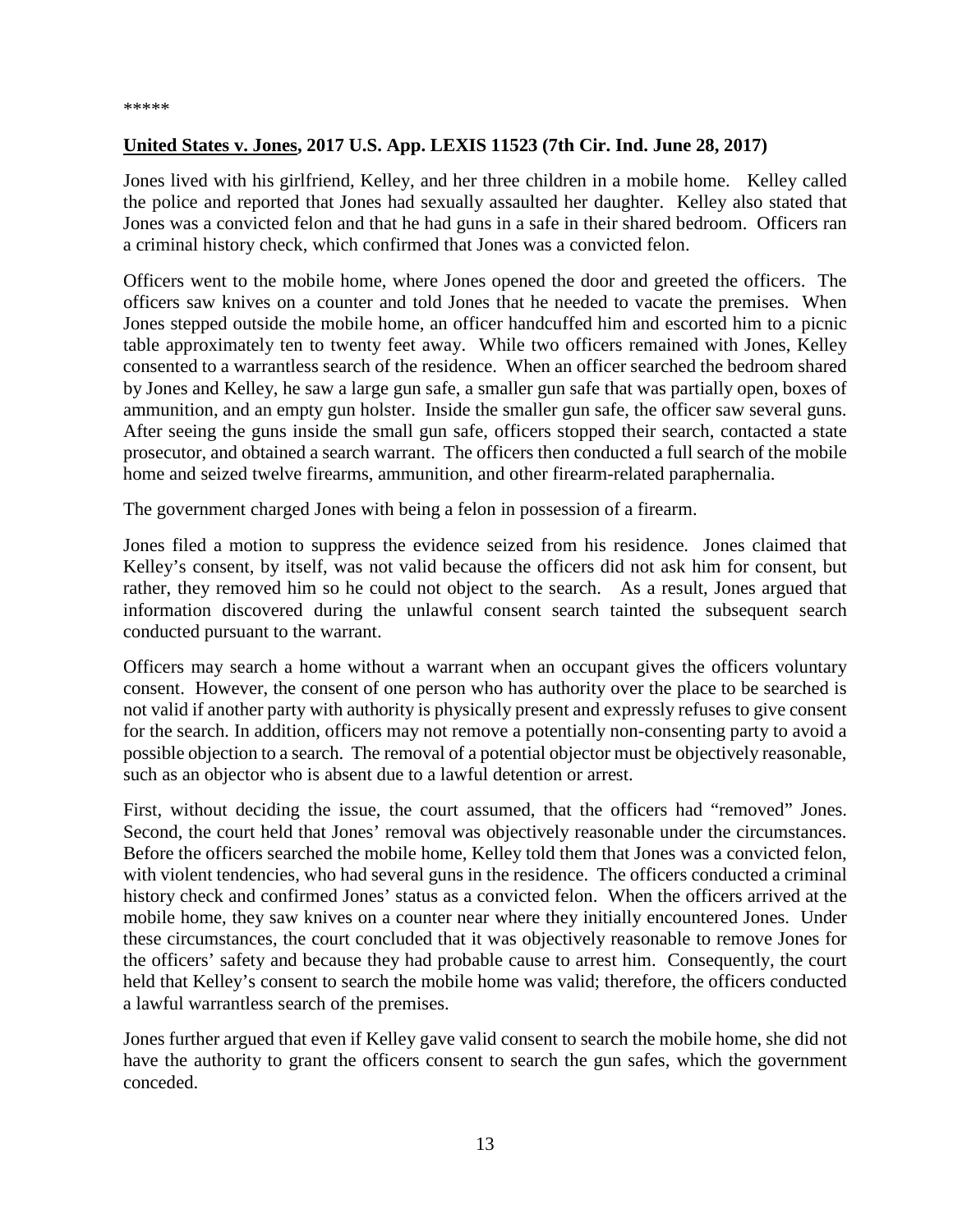First, for the purposes of argument, the court assumed that the gun safes were closed; therefore, the officers could not have observed the guns in plain view. Nevertheless, the court held that the evidence discovered in the safes would have been admissible under the inevitable discovery exception to the exclusionary rule.

The inevitable discovery doctrine provides that unlawfully obtained evidence will not be suppressed if the government can establish that the officers would have inevitably discovered the evidence in question by lawful means. First, before entering the mobile home, Kelley told the officers that Jones kept guns in a gun safe in the bedroom, and that he was a convicted felon, a fact confirmed by the officers. Second, the officers lawfully entered the premises with Kelley's consent. Third, the officers saw the gun safes in the bedroom, along with an empty holster, and ammunition. At this point, the court concluded that the officers established probable cause to obtain a warrant to search the gun safes; therefore, they would have inevitably discovered the guns by "lawful means."

For the court's opinion: [http://cases.justia.com/federal/appellate-courts/ca7/16-4254/16-4254-](http://cases.justia.com/federal/appellate-courts/ca7/16-4254/16-4254-2017-06-28.pdf?ts=1498685444) [2017-06-28.pdf?ts=1498685444](http://cases.justia.com/federal/appellate-courts/ca7/16-4254/16-4254-2017-06-28.pdf?ts=1498685444)

\*\*\*\*\*

## <span id="page-13-0"></span>**Eighth Circuit**

#### <span id="page-13-1"></span>**United States v. Council, 860 F.3d 604 (8th Cir. Mo. June 19, 2017)**

Officers received a report that Council had been involved in a road-rage incident where he pointed a sawed-off shotgun at Melanie Miller, a friend with whom he desired a more serious relationship. The officers knew Council from previous criminal complaints made against him, some of which involved violent behavior. Officers went to Council's camper, where he lived, to interview him about the incident. Officers knocked on the door to the camper, identified themselves, and told Council to come to the door. Council opened the door dressed only in his underwear. Council stood in the doorway and agreed to speak to the officers. Behind Council was a blanket hanging from the ceiling, which obstructed the officers' view into the camper. When the officers explained why they were there, Council denied involvement in the incident. Upon hearing who had made the accusation against him, Council called Miller a liar, cursed, and said he would "beat her half to death" the next time he saw her.

At this point, the officers decided to arrest Council. One of the officers grabbed Council's arm and ordered him to step out of the camper. Council resisted and tried to retreat behind the blanket back into the camper. While still holding Council's arm, and believing that Council had access to a shotgun, the officer crossed the threshold of the camper and tore down the blanket to see what was behind it. After a brief struggle, the officers handcuffed Council and while removing him from the camper they saw what appeared to be a black-taped handle of a gun wedged between the bed and a laundry basket.

As he was being escorted to the police car, Council asked if he could go back into his camper and get dressed. The officers denied this request but offered to go back into the camper themselves and get Council some clothes. Council agreed and when the one of the officers entered the camper to get Council a pair of pants, he confirmed the object he had seen was a shotgun with its handle wrapped in black tape. Based in part on this observation, the officers obtained a warrant to search the camper and seized a sawed-off shotgun.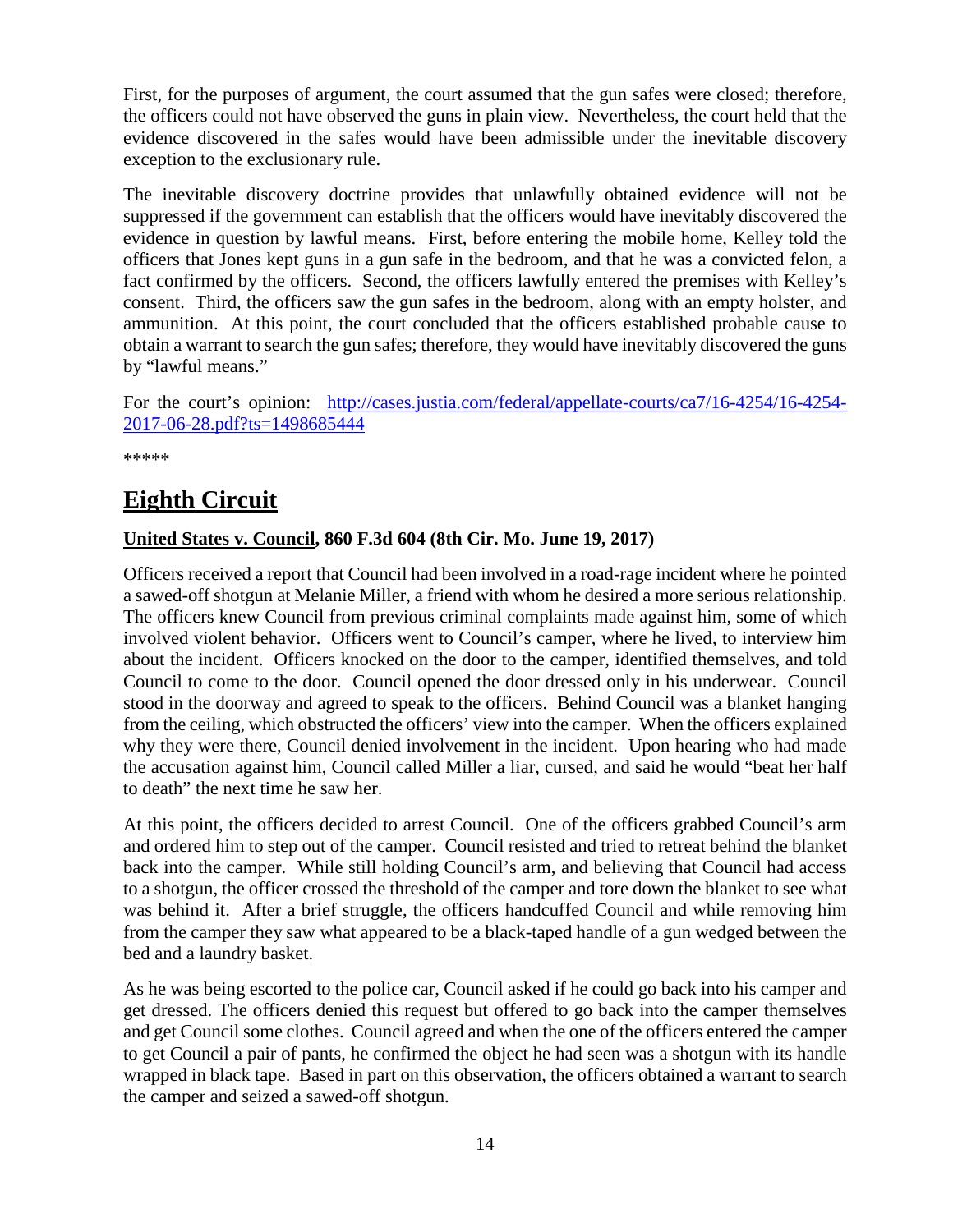The government charged Council with being a felon in possession of a firearm and possession of an unregistered sawed-off shotgun.

Council filed a motion to suppress the shotgun seized from his camper.

First, the court held that the officers had probable cause to arrest Council based on the information provided by the witnesses of the road-rage incident.

Second, the court found that Council was voluntarily in a "public place" when the officers arrested him. Under the Fourth Amendment, searches and seizures inside a home, without a warrant are presumed to be unreasonable. However, the warrantless arrest of a person in a public place based upon probable cause does not violate the Fourth Amendment. In this case, the court determined that Council was voluntarily in a public place when the officers arrested him. Council answered the door without coercion or deceit and stood in the doorway speaking to the officers. During this time, the court concluded that Council was exposed to public view as if he had been standing completely outside his camper. As a result, the officers were entitled to arrest him without first obtaining a warrant.

Finally, the court held that the officers' warrantless entry into the camper, which allowed them to initially see the shotgun, was justified by exigent circumstances. First, the underlying incident involved a firearm and the officers knew Council had previously exhibited violent behavior. Second, Council was uncooperative and made a threat toward Miller when the officers were discussing the road-rage incident with him. Third, Council resisted arrest and attempted to retreat behind a blanket, escalating an already tense situation. Under these circumstances, the court concluded that it was reasonable for the officers to believe a gun might be within Council's reach; therefore, it was reasonable for the officers to enter the camper to complete the arrest and ensure their safety.

For the court's opinion: [http://cases.justia.com/federal/appellate-courts/ca8/16-1472/16-1472-](http://cases.justia.com/federal/appellate-courts/ca8/16-1472/16-1472-2017-06-19.pdf?ts=1497886240) [2017-06-19.pdf?ts=1497886240](http://cases.justia.com/federal/appellate-courts/ca8/16-1472/16-1472-2017-06-19.pdf?ts=1497886240)

\*\*\*\*\*

## <span id="page-14-0"></span>**Ninth Circuit**

#### <span id="page-14-1"></span>**United States v. Orozco, 858 F.3d 1204 (9th Cir. Nev. June 1, 2017)**

A state trooper received a tip that a red truck, with a white box trailer and Michigan license plates would be transporting drugs through Nevada on a specific day. Troopers stationed themselves on the side of the roadway along the truck's suspected route, planning to stop it to determine if it was being used to transport drugs. When the troopers saw the red truck, they pulled out behind a different commercial truck, drove around it, and stopped the red truck. After the stop, the troopers spoke with the driver, Orozco, and went through the motions of performing an NAS Level III paperwork inspection.<sup>[1](#page-14-2)</sup> Although the troopers discovered numerous violations of the commercial

<span id="page-14-2"></span><sup>&</sup>lt;sup>1</sup> Nevada law enforcement officers may make stops of commercial vehicles and conduct limited inspections without reasonable suspicion "to enforce the provisions of state and federal laws and regulations relating to motor carriers, the safety of their vehicles and equipment, and their transportation of hazardous material and other cargo." An NAS Level III inspection includes a stop of the vehicle and entry into the cab for a full view of the driver's papers. It is geared toward preventing and deterring dangerous driving, for example, reviewing the driver's log, which would reveal whether a driver had exceeded the maximum amount of time allowed on the road, among other possible safety violations.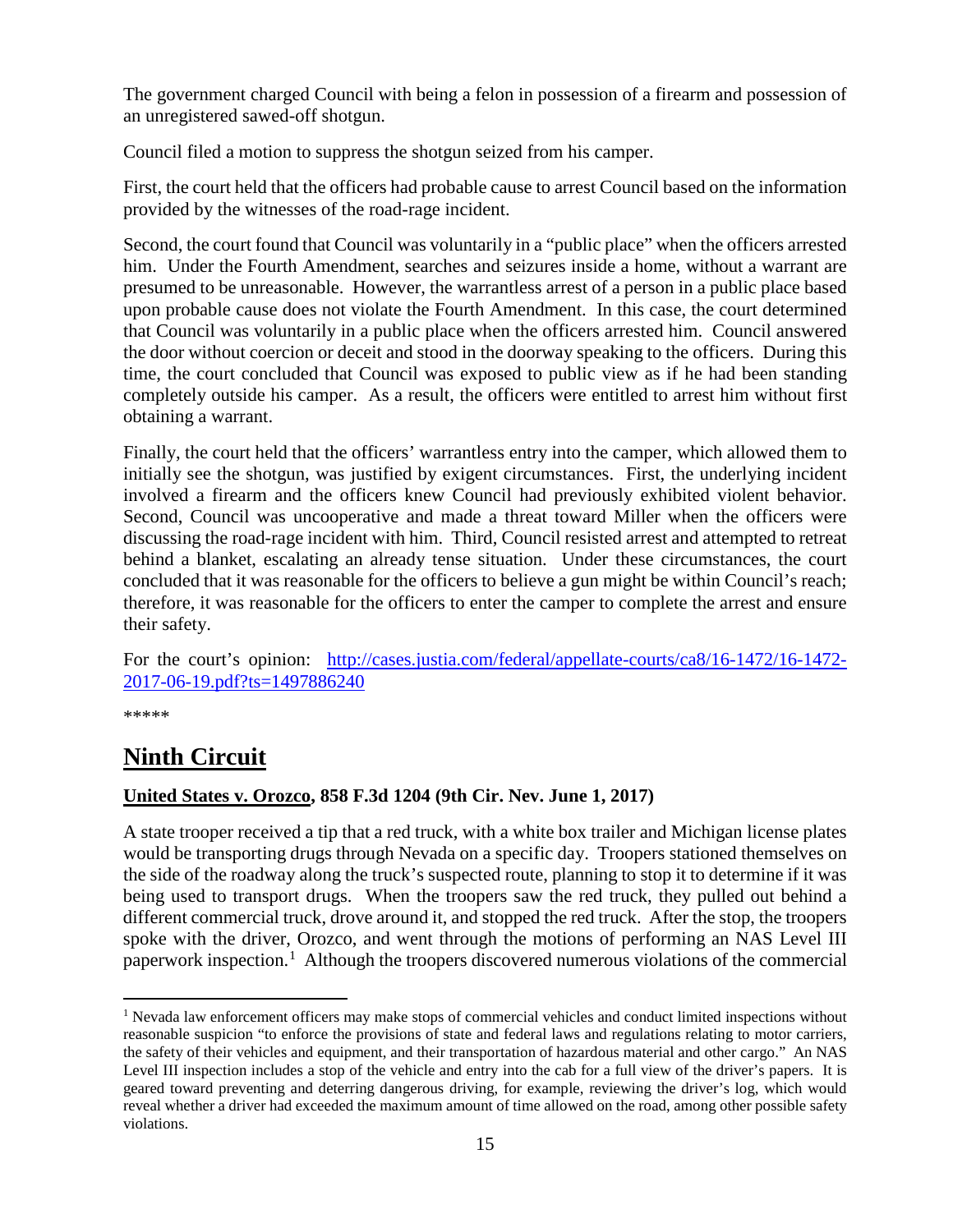vehicle regulations, they did not issue a citation. Instead, the troopers obtained consent to search from Orozco. Inside the truck, the troopers found a duffel bag containing twenty-six pounds of methamphetamine and six pounds of heroin in the sleeper compartment.

The government charged Orozco with two counts of possession with intent to distribute a controlled substance. Orozco filed a motion to suppress the drugs seized from his truck, arguing that the NAS Level III violated the Fourth Amendment because it was an impermissible pretext for a stop to investigate criminal activity.

The court agreed. The court found that the laws and regulations, or "administrative scheme," that authorizes officers to stop commercial vehicles without reasonable suspicion or probable cause of criminal activity and conduct limited inspections is reasonable because their purpose is to ensure the safe operation of commercial vehicles, not to provide "cover" for a criminal investigation like drug interdiction.

However, in this case, the court held that the evidence clearly established that the only reason for the stop was the troopers' belief that Orozco was possibly transporting illegal drugs in his tractortrailer. First, the manner in which the stop was conducted strongly suggested that it was entirely pretextual. After the troopers received the tip, they went to a location along the truck's suspected route. When Orozco's truck drove past, the troopers pulled out behind a different commercial truck, drove around it, and then stopped Orozco. The court noted that if the troopers had not received the tip, they would not have been in position to stop the truck. Second, one of the troopers involved in the stop testified that it was "common knowledge that if you suspect criminal activity, that you can use your administrative powers to make a stop." Based on these facts, the court concluded the only purpose of the stop was to investigate criminal activity and that any alleged administrative purpose for the stop was "only a charade to camouflage the real purpose of the stop." $^2$  $^2$ 

For the court's opinion: [http://cases.justia.com/federal/appellate-courts/ca9/15-10385/15-10385-](http://cases.justia.com/federal/appellate-courts/ca9/15-10385/15-10385-2017-06-01.pdf?ts=1496336536) [2017-06-01.pdf?ts=1496336536](http://cases.justia.com/federal/appellate-courts/ca9/15-10385/15-10385-2017-06-01.pdf?ts=1496336536)

\*\*\*\*\*

#### <span id="page-15-0"></span>**United States v. Gorman, 859 F.3d 706 (9th Cir. Nev. June 12, 2017)**

A state trooper stopped Gorman for a minor traffic violation. The trooper obtained Gorman's driver's license and registration and requested a routine records check through his dispatcher. In addition, the trooper requested a drug-detection dog, because he suspected that Gorman might be transporting drug money. A short time later, dispatch told the trooper that Gorman had no prior arrests or outstanding warrants, and that a drug-detection dog was not available. The trooper then performed a non-routine records check and asked Gorman a series of questions, unrelated to the traffic violation, which prolonged the duration of the stop. In addition, the trooper asked Gorman for consent to search his vehicle, but Gorman refused. After approximately thirty minutes, the trooper allowed Gorman to leave without issuing him a citation.

After Gorman left, the trooper immediately contacted his dispatcher who provided county deputies with a description of Gorman's vehicle, adding "a canine unit might want to take a second look at the car." Following this exchange, a county deputy contacted the trooper, and the trooper

<span id="page-15-1"></span> $2$  The court did not determine if the tip established reasonable suspicion for the stop because the government failed to address the issue in its brief to the court.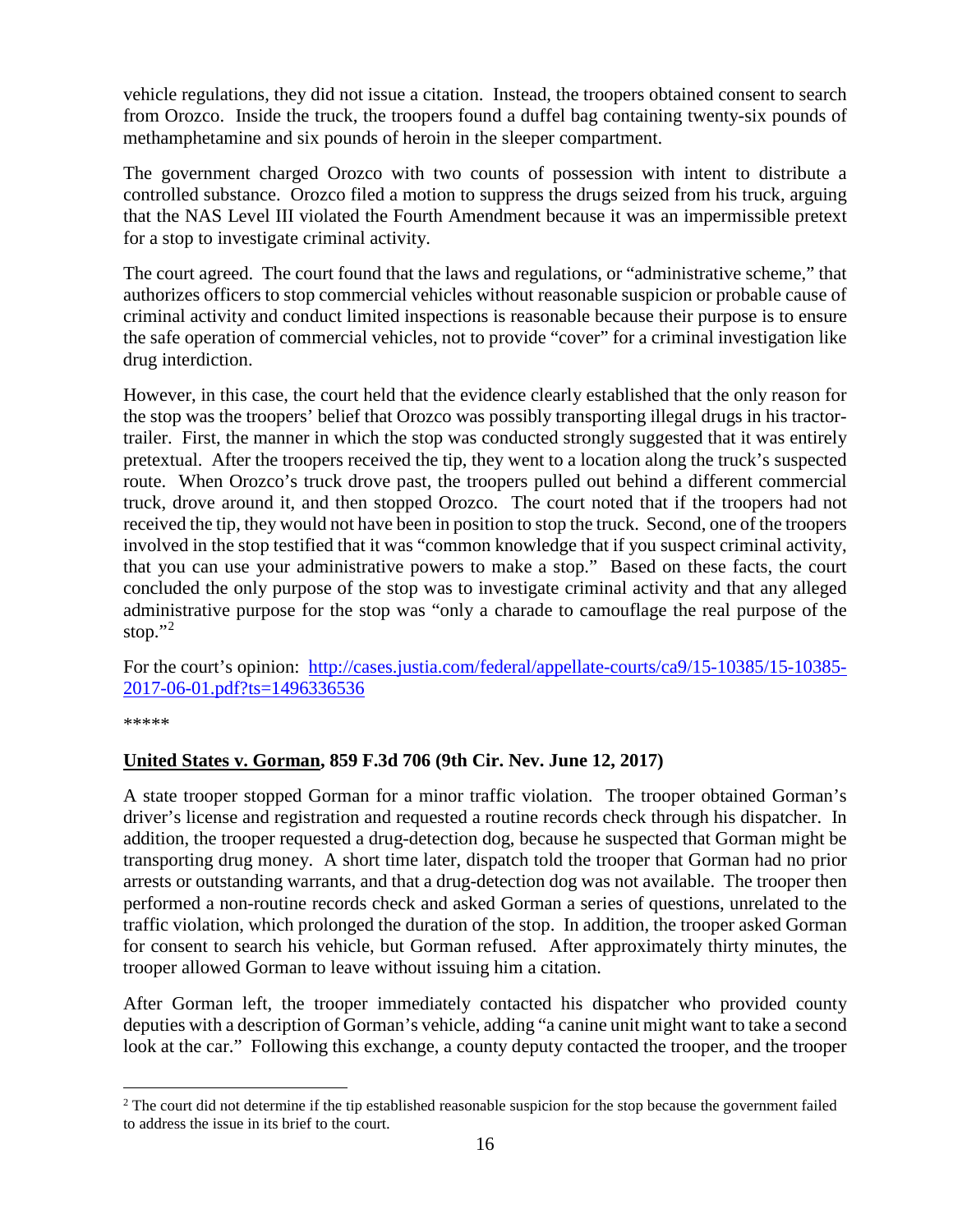gave the deputy an account of the stop and explained his suspicions concerning Gorman's vehicle. The deputy, with his drug-detection dog, located Gorman's vehicle and conducted a traffic stop after he saw the vehicle's tires cross onto the fog line three times.

The deputy obtained Gorman's driver's license and registration. While the deputy waited for his dispatcher to complete a routine records check, he walked his drug-detection dog around Gorman's vehicle. After the dog alerted, the deputy obtained a warrant and searched Gorman's vehicle. Inside Gorman's vehicle, the deputy found \$167,070 in cash.

No criminal charges were brought against Gorman. Instead, the federal government pursued a civil forfeiture action against Gorman and the seized cash. Gorman filed a motion to suppress the cash, arguing that the deputy seized it in violation of the Fourth Amendment.

The district court agreed, holding that the two traffic stops were "inextricably connected," and that officers unreasonably prolonged Gorman's detention in violation of the Fourth Amendment. As a result, the district court granted Gorman's motion to suppress the seized cash and awarded him over \$146,000 in attorneys' fees. The government appealed.

The Ninth Circuit Court of Appeals affirmed the district court. The government conceded that the trooper unreasonably prolonged the duration of Gorman's first stop in violation of the Fourth Amendment. After the trooper's initial records check returned a "clean" license and criminal history report, the trooper performed a non-routine record check and questioned Gorman about matters unrelated to the traffic infraction he committed.

The court then concluded that the information obtained by the trooper during Gorman's unlawful detention tainted the evidence obtained by the deputy during the second stop. Specifically, the information obtained by the trooper during Gorman's unlawful detention caused the deputy to be on the lookout for Gorman's vehicle, which led to the second stop, the dog sniff, and the discovery of the cash. Because the court concluded that the seized currency was inadmissible as "fruit of the poisonous tree," it did not consider whether the second stop, by itself, was unlawful.

For the court's opinion: [http://cases.justia.com/federal/appellate-courts/ca9/15-16600/15-16600-](http://cases.justia.com/federal/appellate-courts/ca9/15-16600/15-16600-2017-06-12.pdf?ts=1497286982) [2017-06-12.pdf?ts=1497286982](http://cases.justia.com/federal/appellate-courts/ca9/15-16600/15-16600-2017-06-12.pdf?ts=1497286982)

\*\*\*\*\*

#### <span id="page-16-0"></span>**United States v. Cervantes, 859 F.3d 1175 (9th Cir. Cal. June 19, 2017)**

Cervantes was convicted of counterfeiting and drug offenses in California state court. Cervantes received a "divided" or "split" sentence of three years in county jail. The court divided the sentence into two years of imprisonment followed by one year of mandatory supervision. One of the conditions of Cervantes' mandatory supervision required him to submit to warrantless, suspicionless searches of his person and property, including any residence or premises under his control at any time of the day or night by any law enforcement officer. . . with or without a warrant, probable cause or reasonable suspicion.

While serving his term of mandatory supervision, Cervantes and his girlfriend, Farish, were stopped by a police officer in Huntington Beach, California, for jaywalking. During the stop, Cervantes told the officer that he was on "probation" and subject to a search condition. The officer obtained Cervantes' identification and confirmed that he was on mandatory supervision and subject to a search condition. The officer searched Cervantes and found a room key for a local hotel in his pocket. Cervantes told the officer that he and Farish were renting a room at the hotel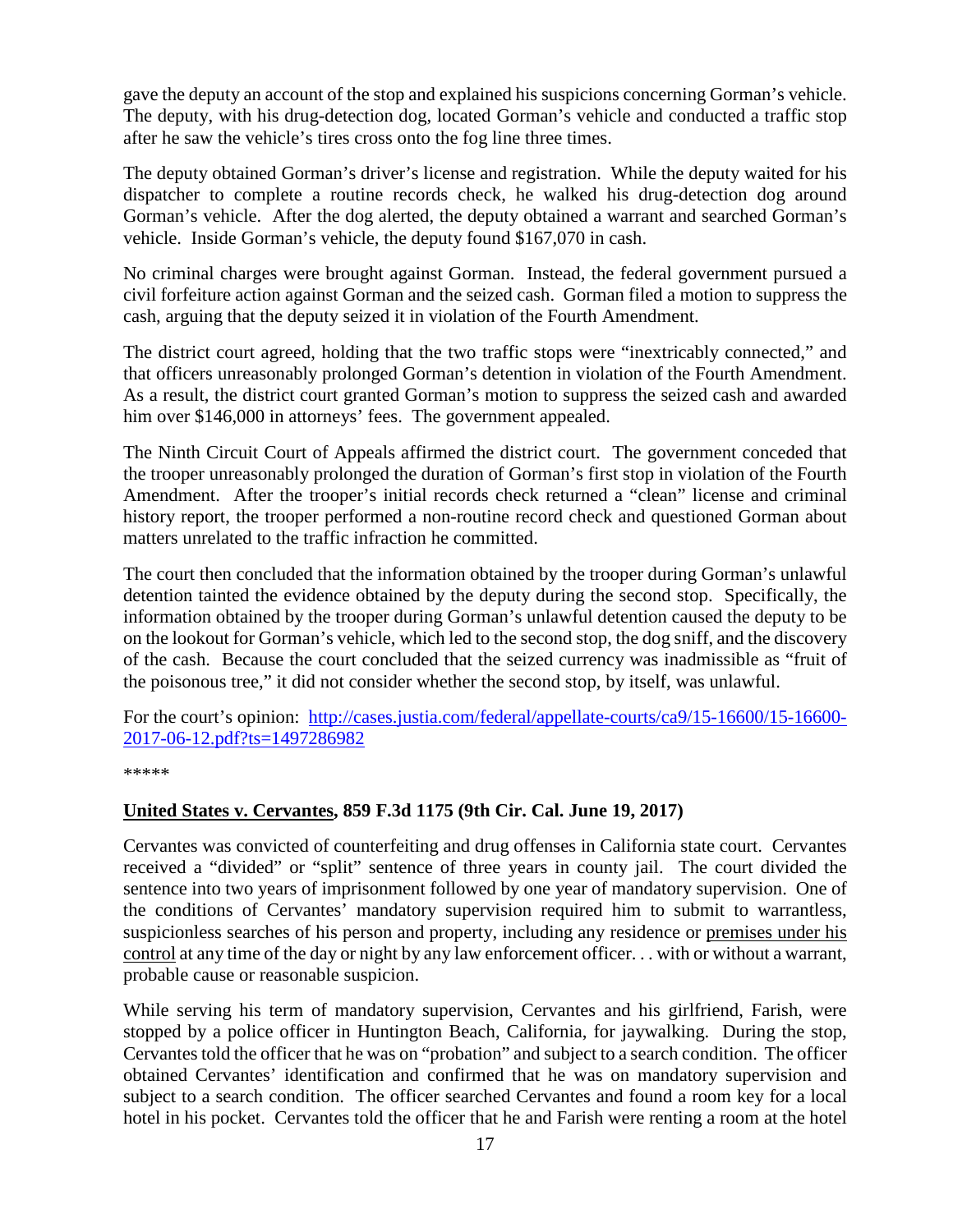and that his personal belongings were in the room. Nothing that occurred during the stop gave the officer reason to believe Cervantes was engaged in criminal activity and he allowed Cervantes and Farish to go, without citing them for jaywalking.

Believing that he had the authority to conduct a warrantless, suspicionless search under the terms of Cervantes' search condition, the officer and two of his colleagues went to Cervantes' hotel room. After the officers obtained entry from a hotel employee, they searched Cervantes' room and its contents, except for any items that appeared to belong to a woman. The officers saw counterfeit currency and the equipment used to make it in plain view. The officers subsequently located Cervantes and arrested him.

The government charged Cervantes with unlawfully possessing counterfeit currency and images of counterfeit currency.

Cervantes filed a motion to suppress the evidence seized from his hotel room, arguing that the warrantless, suspicionless search of the room violated the Fourth Amendment.

The court disagreed. The court recognized that for Fourth Amendment purposes, the Supreme Court has divided offenders subject to search conditions into two categories: those on probation and those on parole. In general, parolees are entitled to less protection under the Fourth Amendment than probationers. However, the court found that mandatory supervision, under California law, is neither probation nor parole, but instead, it fell somewhere in between on the continuum of punishments. The court then concluded that mandatory supervision under California law is more closely related to parole than probation; therefore, the rules applicable to parolees should apply to offenders serving terms of mandatory supervision. The court added that California courts concur with this reasoning.

Against this backdrop, the court held that the search of Cervantes' hotel room was authorized by the search condition of his mandatory supervision. Although the hotel room was not Cervantes' residence, it qualified as "premises" under the warrantless search condition. In addition, the court concluded that the officers established probable cause to believe that Cervantes had control over the room. First, Cervantes told the officers that he and Farish were sharing the room. Second, Cervantes had a key to the room in his pocket. Finally, Cervantes told the officers that his belongings were inside the room.

For the court's opinion: [http://cases.justia.com/federal/appellate-courts/ca9/15-50459/15-50459-](http://cases.justia.com/federal/appellate-courts/ca9/15-50459/15-50459-2017-06-19.pdf?ts=1497891713) [2017-06-19.pdf?ts=1497891713](http://cases.justia.com/federal/appellate-courts/ca9/15-50459/15-50459-2017-06-19.pdf?ts=1497891713)

\*\*\*\*\*

## <span id="page-17-0"></span>**Eleventh Circuit**

#### <span id="page-17-1"></span>**United States v. Spivey, 2017 U.S. App. LEXIS 11476 (11th Cir. Fla. June 28, 2017)**

Chenequa Austin and Eric Spivey had their apartment burglarized. Afterward, they reported the crime to the police and installed a security system. When the burglar broke in the couple's apartment a second time, officers responded to the audible alarm and arrested Caleb Hunt. Hunt told the officers that the apartment was the site of a substantial credit-card fraud operation, and that he had burglarized it twice because it contained so much "high-end" merchandise.